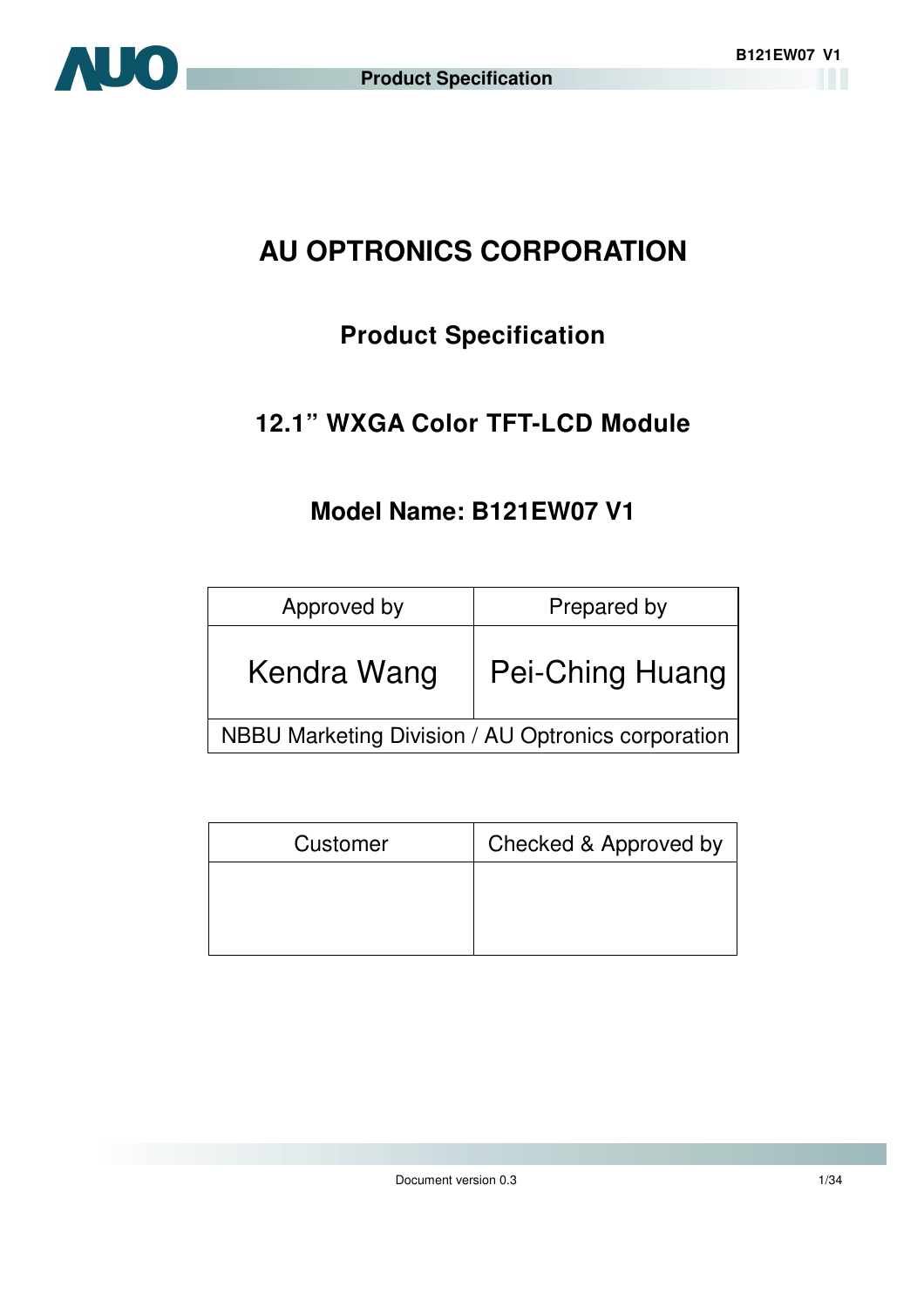

# **Product Specification**

# **12.1" WXGA Color TFT-LCD Module Model Name: B121EW07 V.1**

# **( V ) Preliminary Specifications ( ) Final Specifications**

 **Note: This Specification is subject to change without notice.**

Document version 0.3 2/34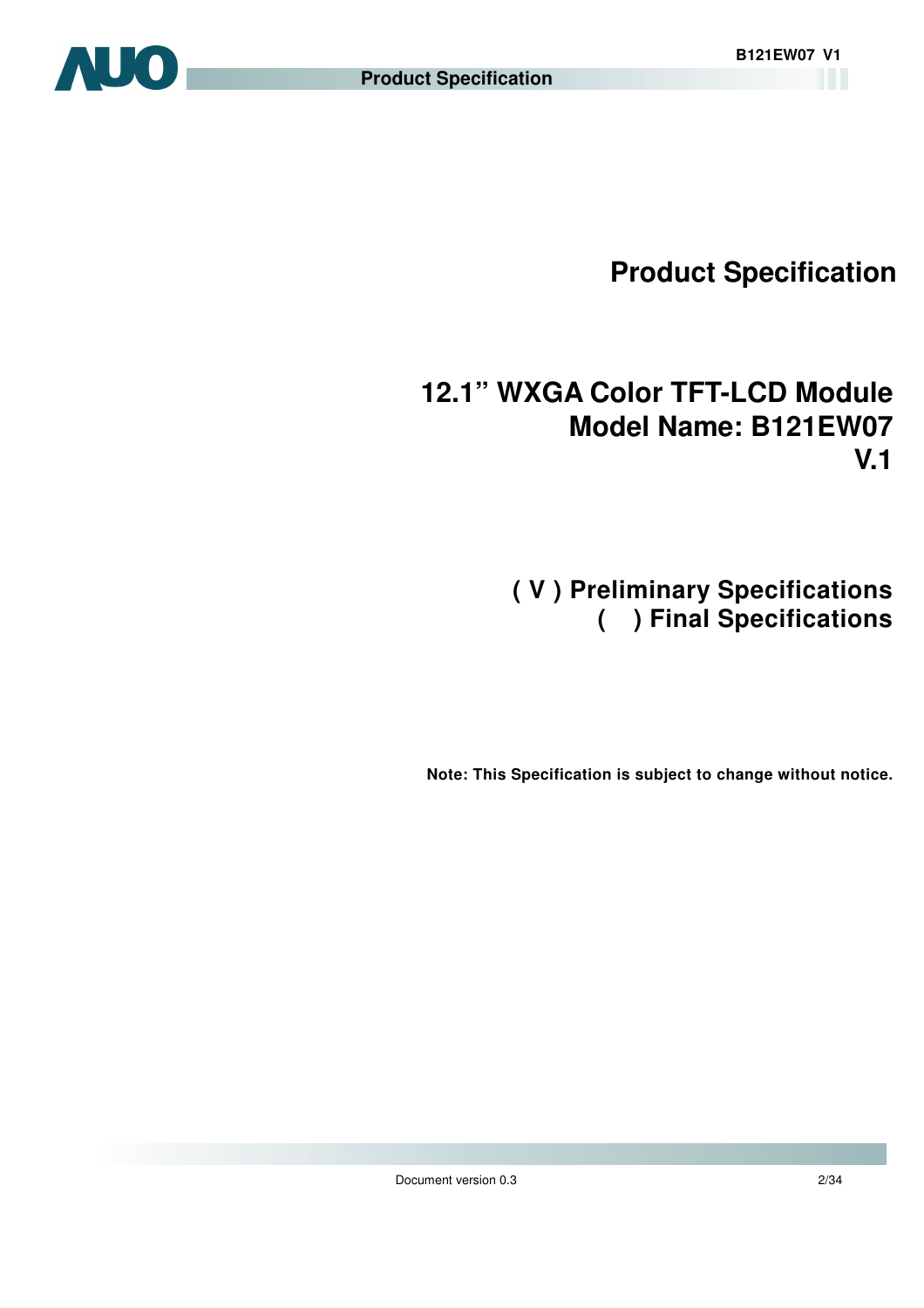

# **Contents**

| .24 |
|-----|
|     |
|     |
|     |
|     |
|     |
|     |
|     |
|     |
|     |
|     |
|     |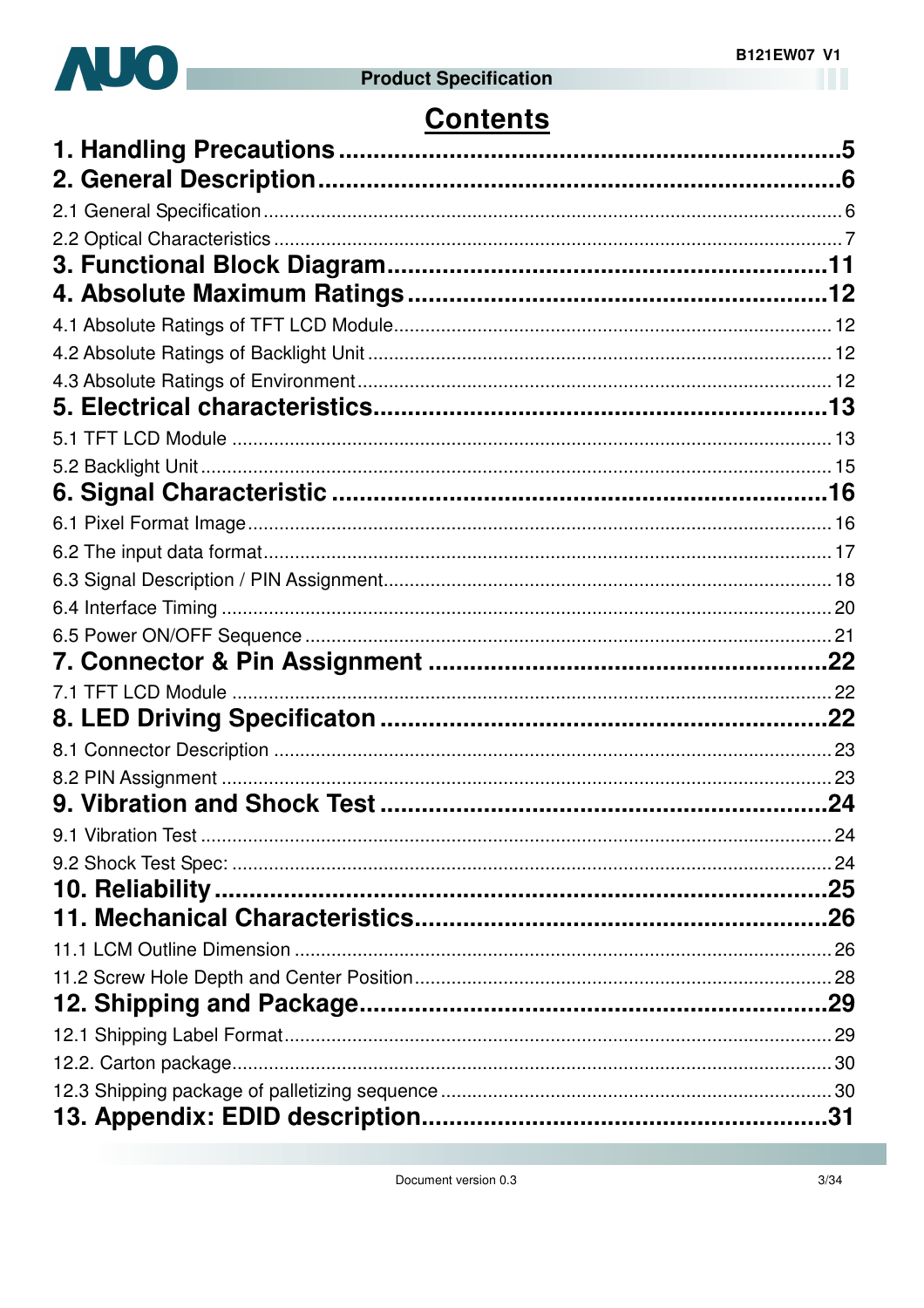

# **Record of Revision**

|     | <b>Version and Date</b> | Page  | Old description | <b>New Description</b>                                  | Remark |  |  |
|-----|-------------------------|-------|-----------------|---------------------------------------------------------|--------|--|--|
| 0.1 | 2007/06/22              | All   |                 | <b>First Edition for Customer</b>                       |        |  |  |
| 0.2 | 2007/07/10              | 32    |                 | revise EDID for model name                              |        |  |  |
| 0.3 | 2007/08/14              | 5     |                 | Add item 13 in handing precautions                      |        |  |  |
|     |                         | 6     |                 | Update general specification                            |        |  |  |
|     |                         | 7     |                 | Update optical characteristic                           |        |  |  |
|     |                         | 11    |                 | Update functional block diagram                         |        |  |  |
|     |                         | 12    |                 | Update absolute maximum ratings                         |        |  |  |
|     |                         | 13    |                 | Add condition in Power Specification                    |        |  |  |
|     |                         | 15    |                 | Update backlight unit                                   |        |  |  |
|     |                         | 19    |                 | Update signal description and PIN<br>assignment drawing |        |  |  |
|     |                         | 23    |                 | <b>Update PIN Assignment</b>                            |        |  |  |
|     |                         | 25    |                 | Update reliability                                      |        |  |  |
|     |                         | 26-28 |                 | Update mechanical characteristics<br>drawing            |        |  |  |
|     |                         | 29-30 |                 | Update shipping label format and<br>carton package      |        |  |  |
|     |                         |       |                 |                                                         |        |  |  |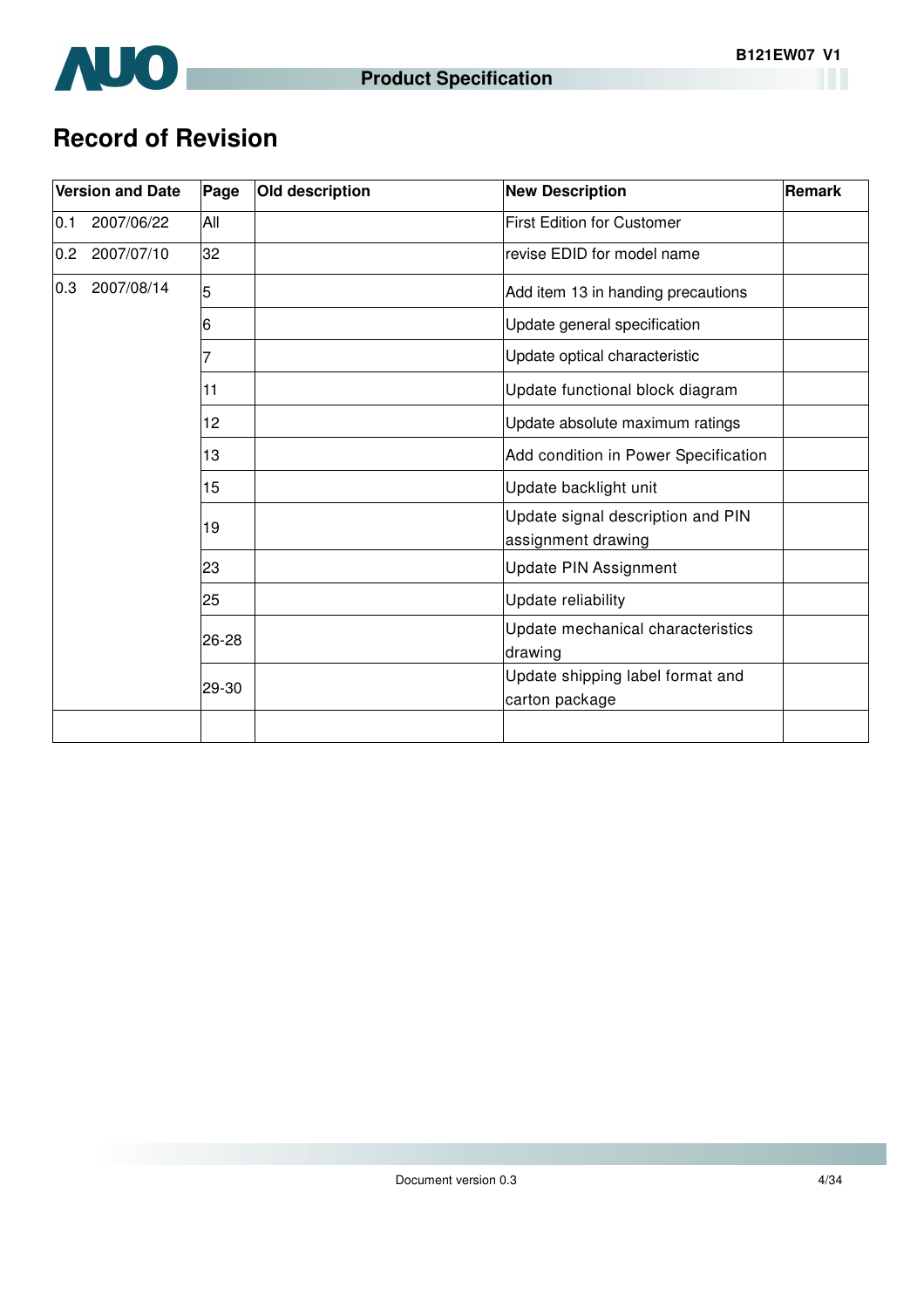

# **1. Handling Precautions**

- 1.1. Since front polarizer is easily damaged, pay attention not to scratch it.
- 1.2. Be sure to turn off power supply when inserting or disconnecting from input connector.
- 1.3. Wipe off water drop immediately. Long contact with water may cause discoloration or spots.
- 1.4. When the panel surface is soiled, wipe it with absorbent cotton or other soft cloth.
- 1.5. Since the panel is made of glass, it may break or crack if dropped or bumped on hard surface.
- 1.6. Since CMOS LSI is used in this module, take care of static electricity and insure human earth when handling.
- 1.7. Do not open nor modify the Module Assembly.
- 1.8. Do not press the reflector sheet at the back of the module to any directions.
- 1.9. In case if a Module has to be put back into the packing container slot after once it was taken out from the container, do not press the center of the LED Reflector edge. Instead, press at the far ends of the LED Reflector edge softly. Otherwise the TFT Module may be damaged.
- 1.10. At the insertion or removal of the Signal Interface Connector, be sure not to rotate nor tilt the Interface Connector of the TFT Module.
- 1.11. After installation of the TFT Module into an enclosure (Notebook PC Bezel, for example), do not twist nor bend the TFT Module even momentary. At designing the enclosure, it should be taken into consideration that no bending/twisting forces are applied to the TFT Module from outside. Otherwise the TFT Module may be damaged.
- 1.12. Small amount of materials having no flammability grade is used in the LCD module. The LCD module should be supplied by power complied with requirements of Limited Power Source (IEC60950 or UL1950), or be applied exemption,
- 1.13. Disconnecting power supply before handling LCD modules, it can prevent electric shock, DO NOT TOUCH the electrode parts, cables, connectors and LED circuit part of TFT module that a LED light bar build in as a light source of back light unit. High voltage is supplied to these parts when power turn on.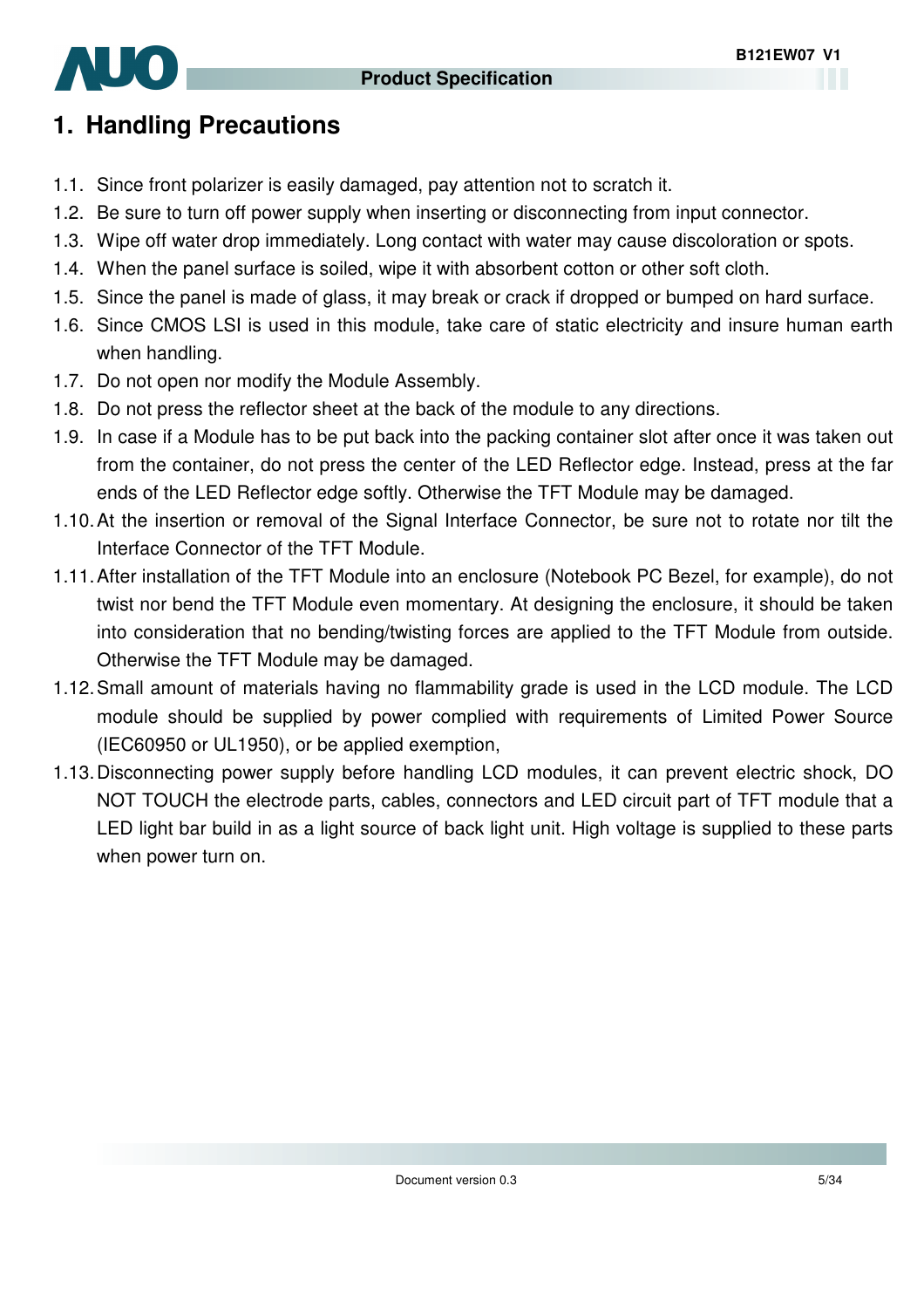

# **2. General Description**

B121EW07 V1 is a Color Active Matrix Liquid Crystal Display composed of a TFT LCD panel, a driver circuit, and LED backlight system. The screen format is intended to support the WXGA (1280(H) x 800(V)) screen and 262k colors (RGB 6-bits data driver) with LED backlight driving circuit. All input signals are LVDS interface compatible.

B121EW07 V1 is designed for a display unit of notebook style personal computer and industrial machine.

#### **2.1. General Specification**

The following items are characteristics summary on the table under 25  $\degree$ C condition:

| <b>Items</b>                                             | <b>Unit</b> | <b>Specifications</b>                                              |
|----------------------------------------------------------|-------------|--------------------------------------------------------------------|
| Screen Diagonal                                          | [mm]        | 307.9 (12.1W")                                                     |
| <b>Active Area</b>                                       | [mm]        | 261.12(H) X 163.2(V)                                               |
| Pixels H x V                                             |             | 1280x3(RGB) x 800                                                  |
| <b>Pixel Pitch</b>                                       | [mm]        | 0.204X0.204                                                        |
| <b>Pixel Arrangement</b>                                 |             | R.G.B. Vertical Stripe                                             |
| Display Mode                                             |             | Normally White                                                     |
| White Luminance (ILED=20mA)<br>Note: ILED IS LED current | $[cd/m^2]$  | 200 typ. (5 points average)<br>170 min. (5 points average) (Note1) |
| Luminance Uniformity                                     |             | $1.25$ max. (5 points)                                             |
| <b>Contrast Ratio</b>                                    |             | 350 min, 400 typ.                                                  |
| <b>Optical Rise Time/Fall Time</b>                       | [msec]      | 25 typ. / 35 max.                                                  |
| Nominal Input Voltage VDD                                | [Volt]      | $+3.3$ typ.                                                        |
| <b>Typical Power Consumption</b>                         | [Watt]      | 4.5W max. (@85% LED driver efficiency)                             |
| Weight (with LED driver board)                           | [Grams]     | 230g typ. 245g max                                                 |
| <b>Physical Size</b>                                     | [mm]        | 275.82x 179.4 x 5.1 max.                                           |
| <b>Electrical Interface</b>                              |             | 1 channel LVDS                                                     |
| <b>Surface Treatment</b>                                 |             | Glare                                                              |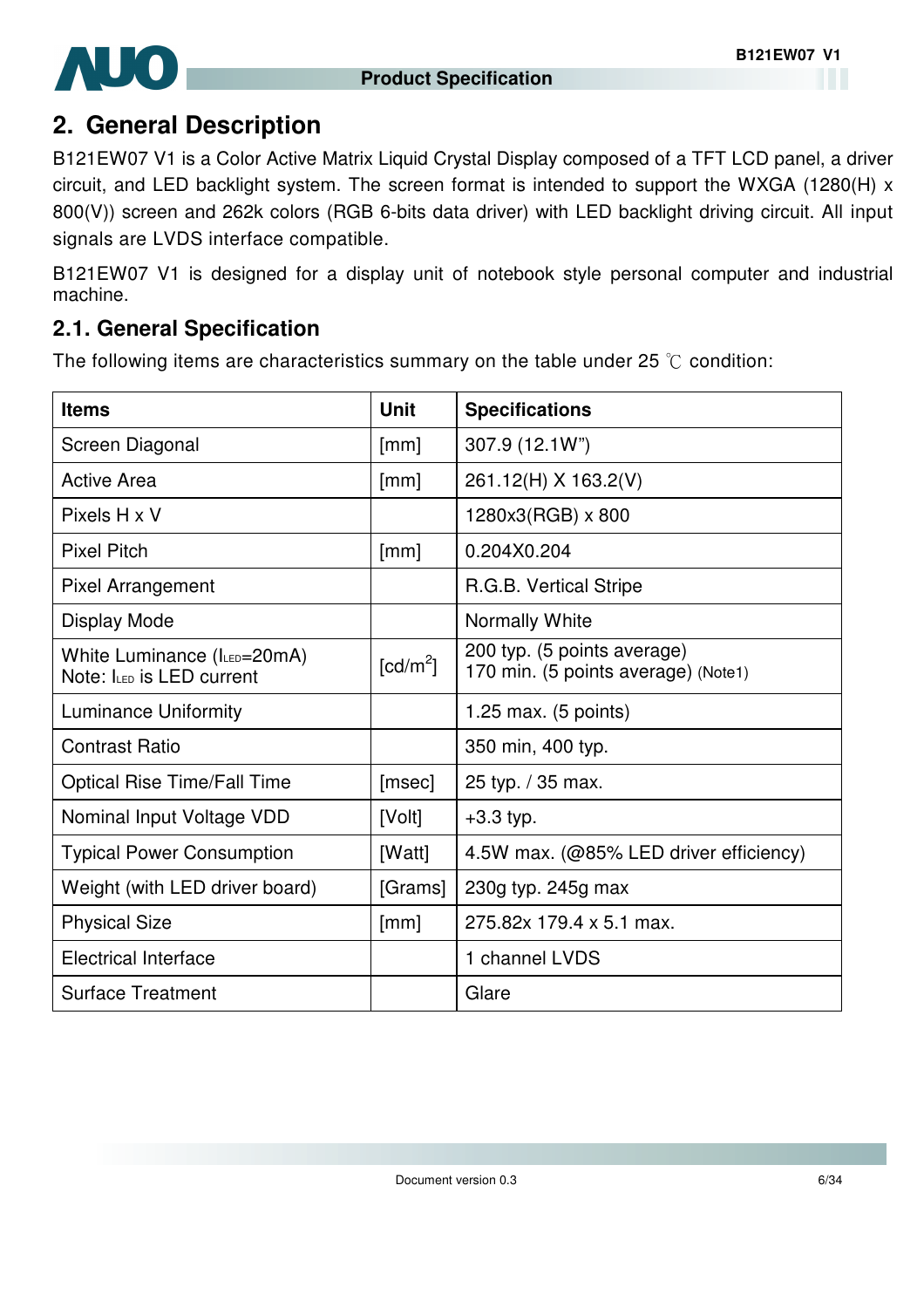

| <b>Support Color</b>                                      |                                         | Native 262K colors (RGB 6-bit data driver) |
|-----------------------------------------------------------|-----------------------------------------|--------------------------------------------|
| Temperature Range<br>Operating<br>Storage (Non-Operating) | $[^{\circ}C]$<br>$\overline{C}^{\circ}$ | 0 to $+50$<br>$-20$ to $+60$               |
| <b>RoHS Compliance</b>                                    |                                         | <b>RoHS Compliance</b>                     |

# **2.2. Optical Characteristics**

The optical characteristics are measured under stable conditions at  $25^{\circ}$  (Room Temperature):

| Item                                 | <b>Unit</b> |                   | <b>Conditions</b><br>Min. |                          | Typ.  | Max.  | <b>Note</b> |
|--------------------------------------|-------------|-------------------|---------------------------|--------------------------|-------|-------|-------------|
| <b>White Luminance</b><br>LED 20.0mA | [cd/m2]     | 5 points average  |                           | 170                      | 200   |       | 1,2,3       |
|                                      | [degree]    | Horizontal        | (Right)                   | $\overline{\phantom{a}}$ | 40    |       |             |
| <b>Viewing Angle</b>                 | [degree]    | $CR = 10$         | (Left)                    |                          | 40    |       |             |
|                                      | [degree]    | Vertical          | (Upper)                   |                          | 20    |       | 2,7         |
|                                      | [degree]    | $CR = 10$         | (Lower)                   |                          | 40    |       |             |
| Uniformity                           |             | 5 Points          |                           |                          |       | 1.25  | 1           |
| <b>CR: Contrast Ratio</b>            |             |                   |                           | 350                      | 400   |       | 6           |
| Cross talk                           | $\%$        |                   |                           |                          |       | 4     | 4           |
| <b>Response Time</b>                 | [msec]      | Raising + Falling |                           |                          | 25    | 35    |             |
|                                      |             | Red x             |                           | 0.530                    | 0.580 | 0.630 |             |
|                                      |             | Red y             |                           | 0.280                    | 0.330 | 0.380 |             |
|                                      |             | Green x           |                           | 0.275                    | 0.325 | 0.375 |             |
| Color / Chromaticity<br>Coordinates  |             | Green y           |                           | 0.515                    | 0.565 | 0.615 |             |
| (CIE 1931)                           |             | Blue x            |                           | 0.100                    | 0.150 | 0.200 | 2,7         |
|                                      |             | Blue y            |                           | 0.070                    | 0.120 | 0.170 |             |
|                                      |             | White x           |                           | 0.263                    | 0.313 | 0.363 |             |
|                                      |             | White y           |                           | 0.279                    | 0.329 | 0.379 |             |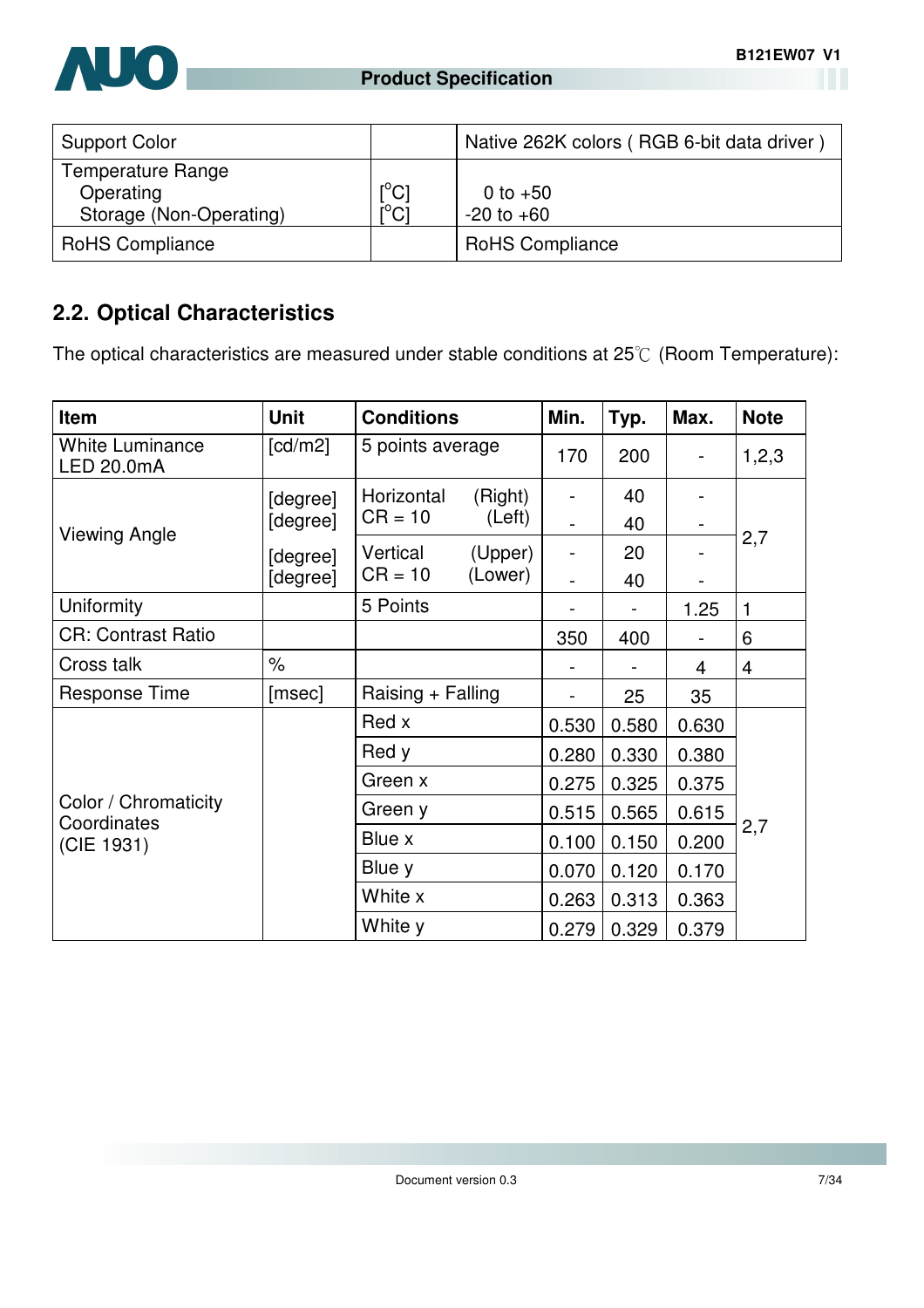

#### Note 1: 5 points position (Display area: 261.12mm x 163.2mm)



Note 2: The luminance uniformity of 5 and 13 points is defined by dividing the maximum luminance values by the minimum test point luminance

$$
\delta_{\text{W5}} = \frac{\text{Maximum Brightness of five points}}{\text{Minimum Brightness of five points}}
$$
\n
$$
\delta_{\text{W13}} = \frac{\text{Maximum Brightness of thirteen points}}{\text{Minimum Brightness of thirteen points}}
$$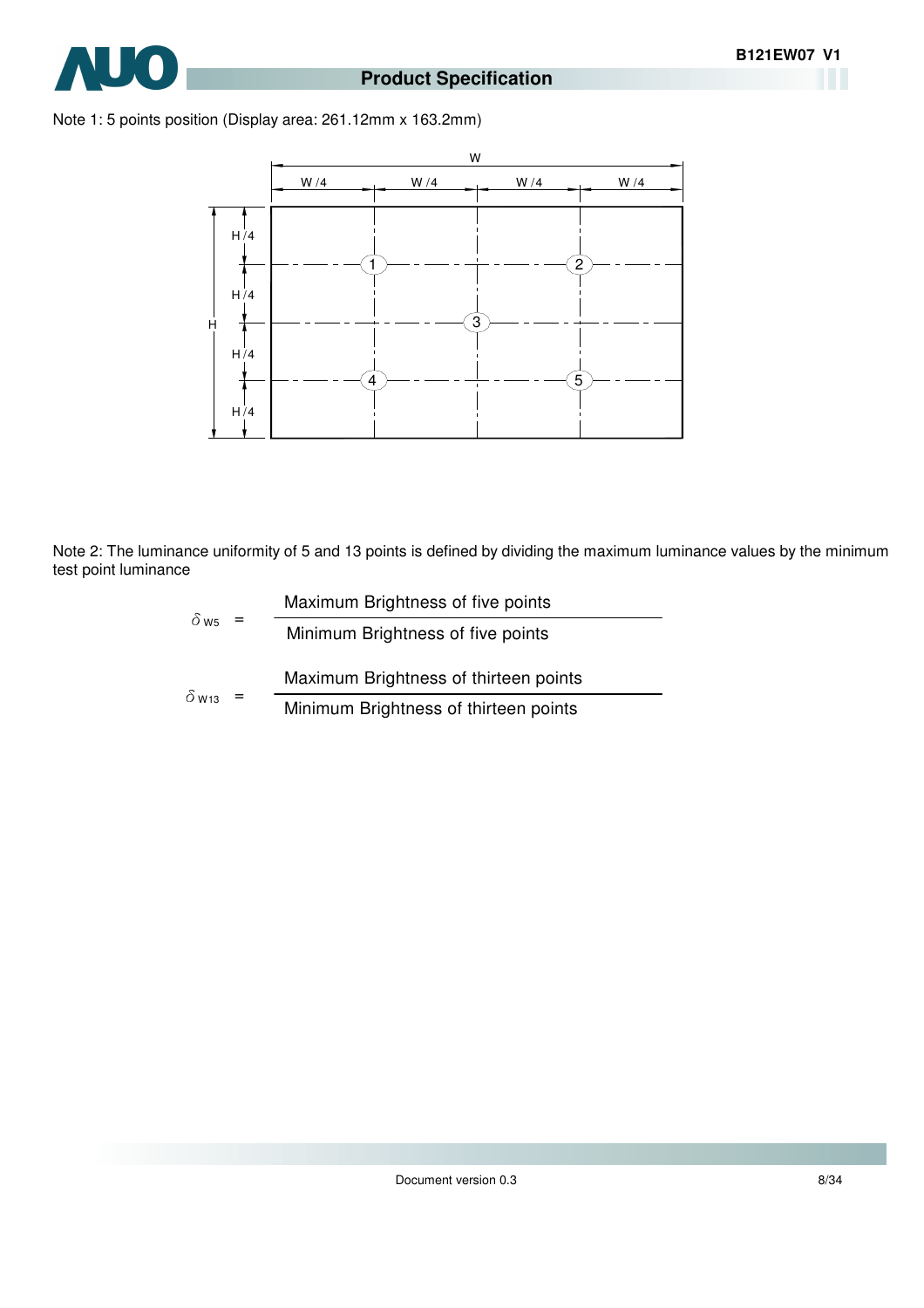

#### Note 3: Measurement method

The LCD module should be stabilized at given temperature for 30 minutes to avoid abrupt temperature change during measuring. In order to stabilize the luminance, the measurement should be executed after lighting Backlight for 30 minutes in a stable, windless and dark room.



Center of the screen

#### Note 4: Definition of Cross Talk (CT)

 $CT = | Y_B - Y_A | / Y_A \times 100 (%)$ 

#### **Where**

YA = Luminance of measured location without gray level 0 pattern (cd/m2)

 $Y_B$  = Luminance of measured location with gray level 0 pattern (cd/m2)



Document version 0.3 9/34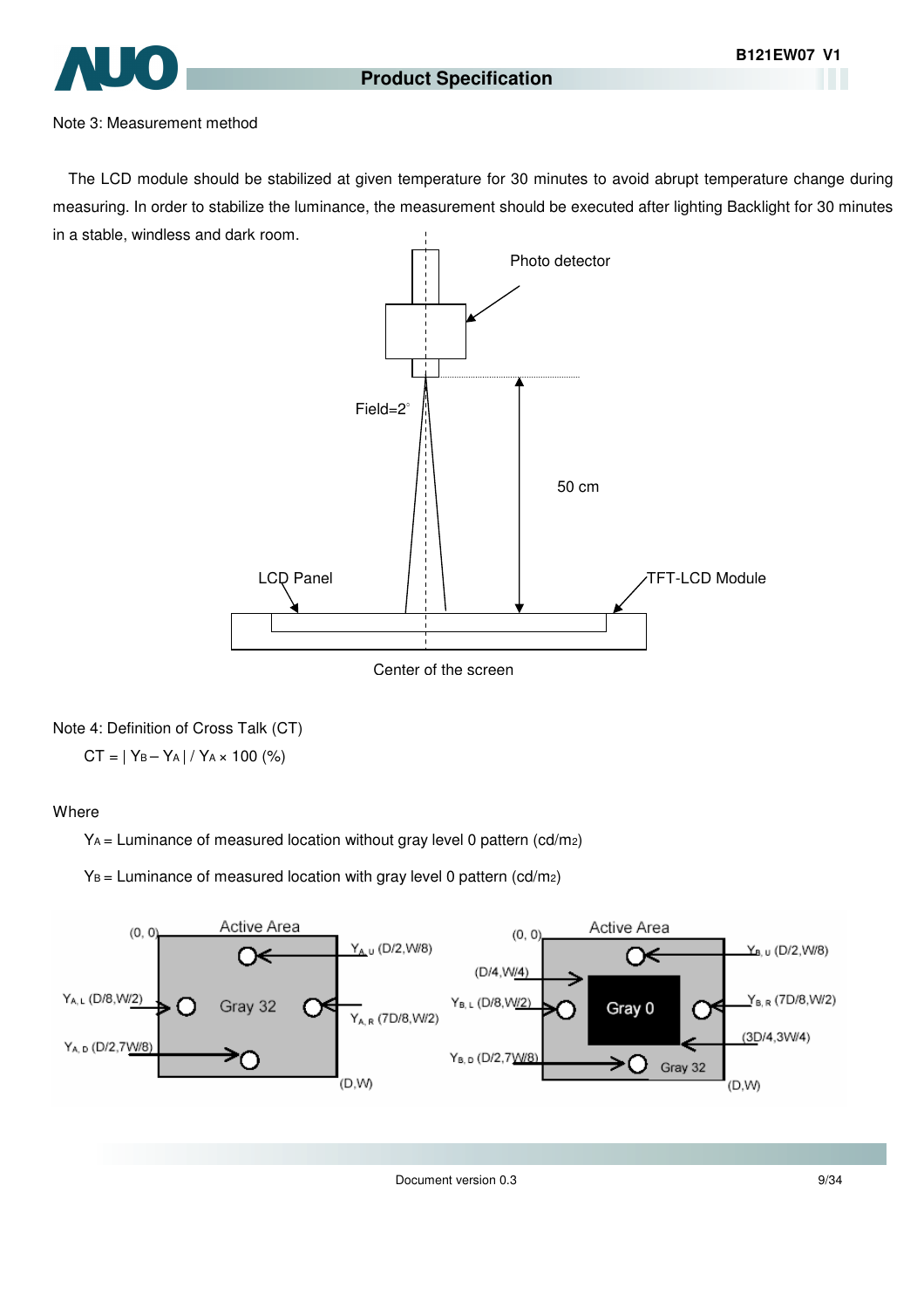

Note 5: Definition of response time:

The output signals of BM-7 or equivalent are measured when the input signals are changed from "Black" to "White" (falling time) and from "White" to "Black" (rising time), respectively. The response time interval between the 10% and 90% of amplitudes. Refer to figure as below.



Note 6: Definition of viewing angle

Viewing angle is the measurement of contrast ratio  $\geq$  10, at the screen center, over a 180° horizontal and 180° vertical range (off-normal viewing angles). The 180° viewing angle range is broken down as follows; 90° (θ) horizontal left and right and 90° (Φ) vertical, high (up) and low (down). The measurement direction is typically perpendicular to the display surface with the screen rotated about its center to develop the desired measurement viewing angle.

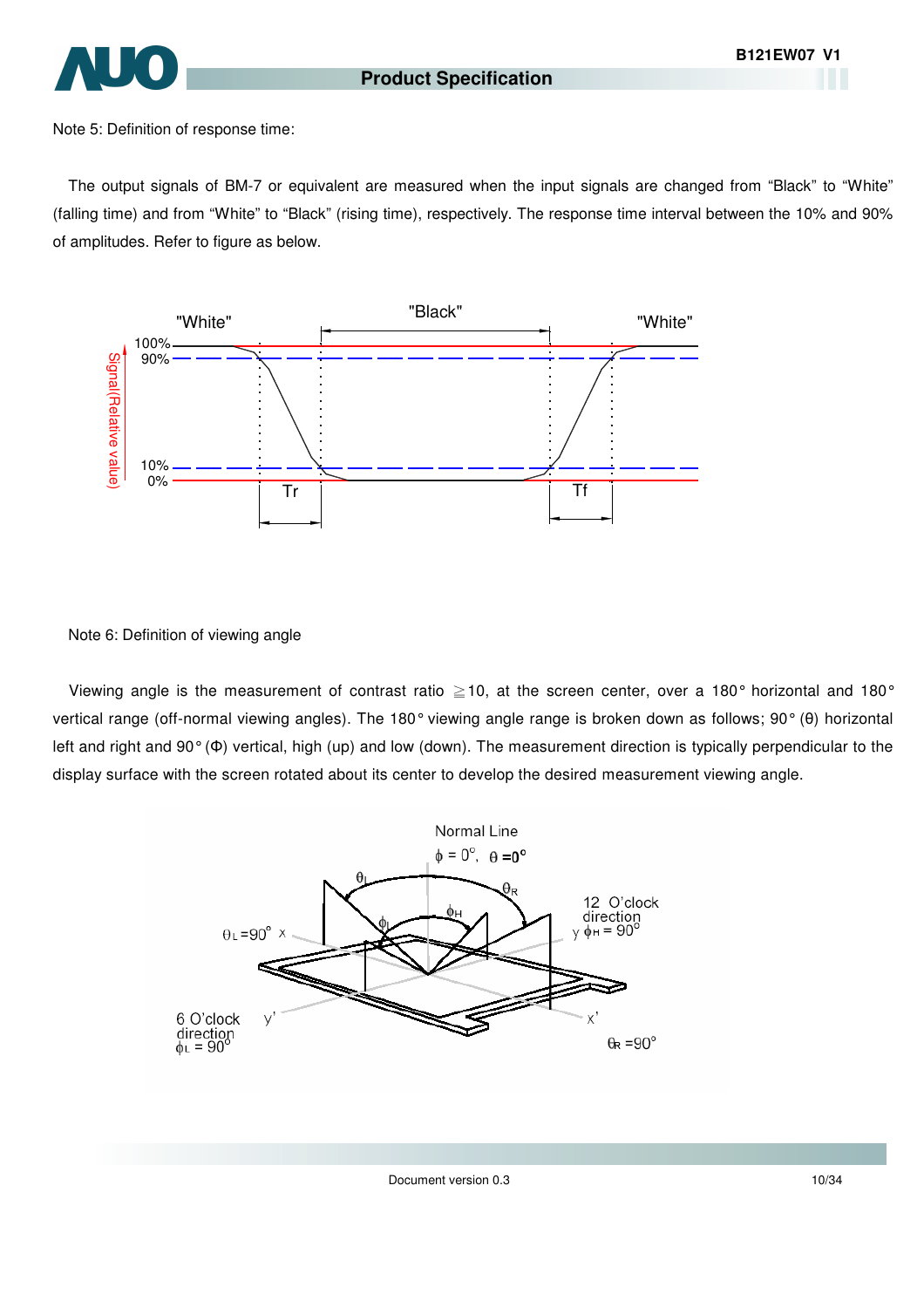

# **3. Functional Block Diagram**

The following diagram shows the functional block of the 12.1 inches wide Color TFT/LCD Module:

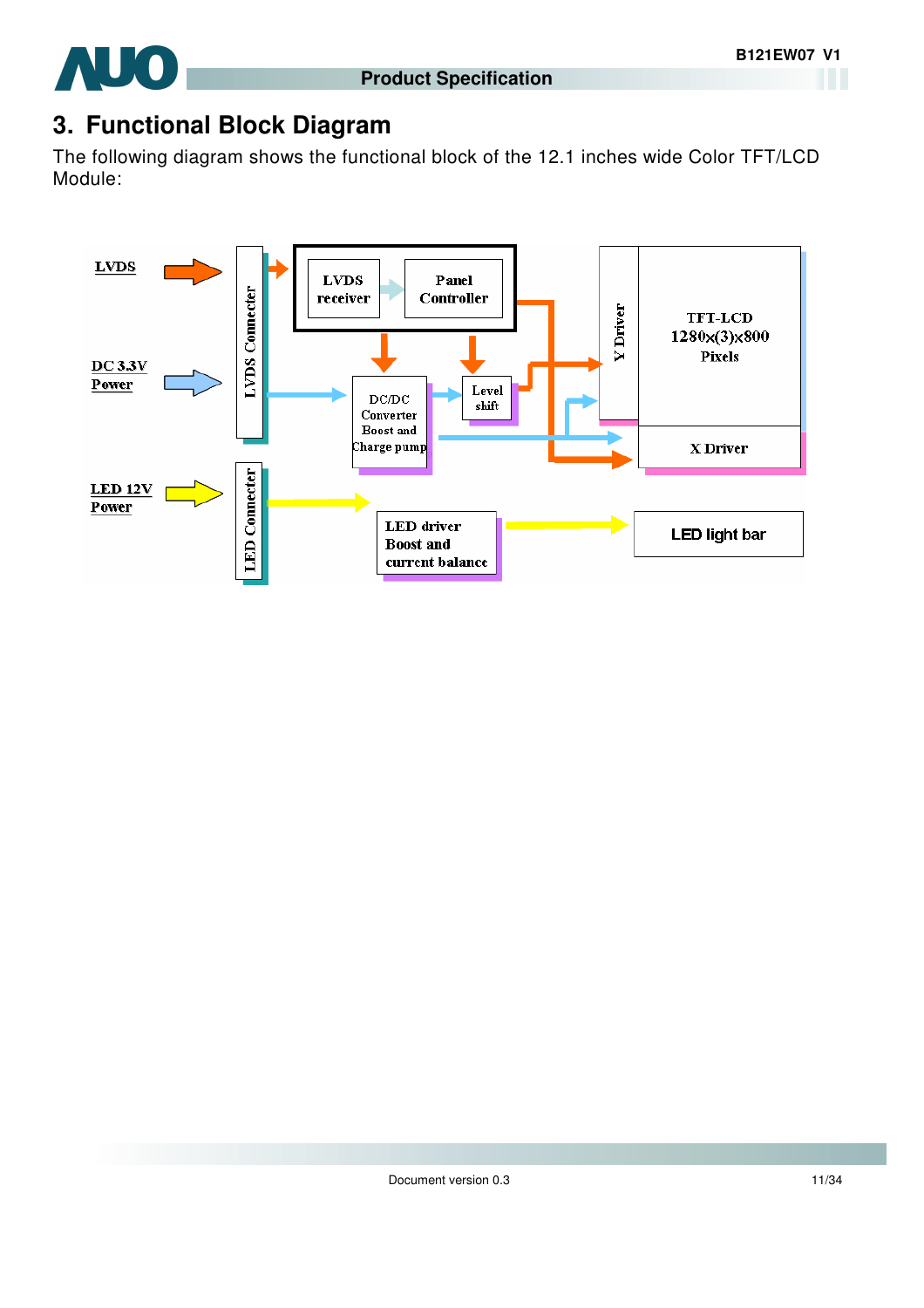

## **4. Absolute Maximum Ratings**

Absolute maximum ratings of the module is as following:

#### **4.1. Absolute Ratings of TFT LCD Module**

| Item                    | Symbol | Min | <b>Max</b> | Unit   | <b>Conditions</b> |
|-------------------------|--------|-----|------------|--------|-------------------|
| Logic/LCD Drive Voltage | Vin    | 2.8 | 3.8        | [Volt] | Note 1, 2         |

### **4.2. Absolute Ratings of Backlight Unit**

| <b>Item</b>                | <b>Symbol</b> | Min                      | <b>Max</b> | Unit    | <b>Conditions</b> |
|----------------------------|---------------|--------------------------|------------|---------|-------------------|
| <b>LED Driving Voltage</b> | Vled          | $\overline{\phantom{a}}$ | 23.1       | [Volt]  | Note 1, 2, 3      |
| <b>LED Driving Current</b> | <b>ILED</b>   | $\overline{a}$           | 20         | [mA]rms | Note 1, 2, 3      |

## **4.3. Absolute Ratings of Environment**

| <b>Item</b>                  | Symbol     | Min   | <b>Max</b> | <b>Unit</b>                             | <b>Conditions</b> |
|------------------------------|------------|-------|------------|-----------------------------------------|-------------------|
| <b>Operating Temperature</b> | TOP        | 0     | $+50$      | $[^{\circ}C]$                           | Note 4            |
| <b>Operation Humidity</b>    | <b>HOP</b> | 10    | 90         | [%RH]                                   | Note 4            |
| Storage Temperature          | TST        | $-20$ | $+60$      | $\mathsf{I}^\circ\mathsf{C} \mathsf{I}$ | Note 4            |
| <b>Storage Humidity</b>      | HST        | 10    | 90         | [%RH]                                   | Note 4            |

Note 1: With in Ta  $(25^{\circ}\text{C})$ 

Note 2: Permanent damage to the device may occur if exceed maximum values

Note 3: LED specification refer to section 5.2

Note 4: For quality performance, please refer to AUO IIS (Incoming Inspection Standard).



Document version 0.3 12/34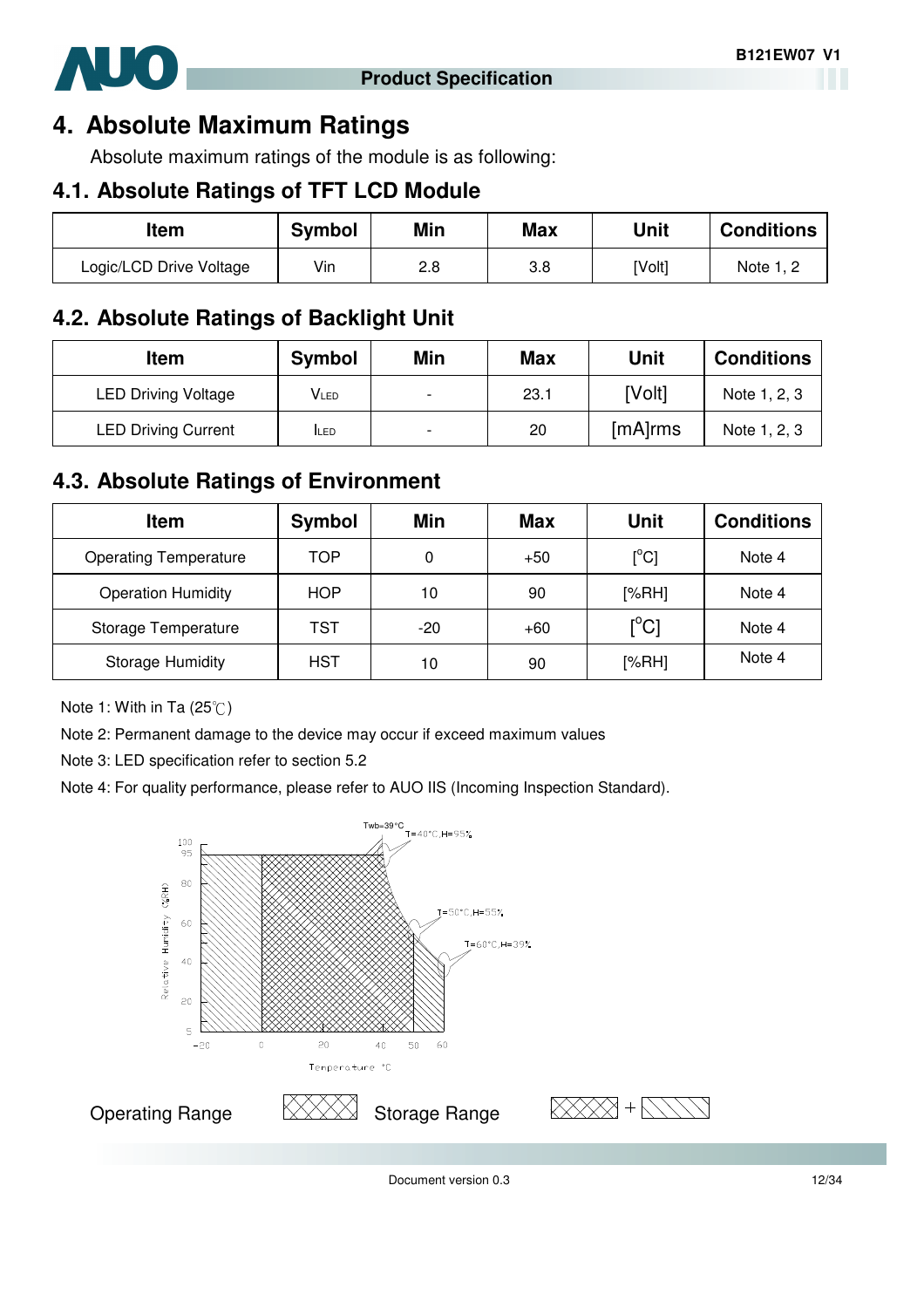

# **5. Electrical characteristics**

## **5.1. TFT LCD Module**

#### **5.1.1. Power Specification**

Input power specifications are as follows:

| <b>Symble</b> | <b>Parameter</b>                            | Min | <b>Typ</b> | <b>Max</b> | <b>Units</b>  | <b>Condition</b>      |
|---------------|---------------------------------------------|-----|------------|------------|---------------|-----------------------|
| <b>VDD</b>    | Logic/LCD Drive Voltage                     | 3.0 | 3.3        | 3.6        | [Volt]        | Load Capacitance 20uF |
| <b>PDD</b>    | <b>VDD Power</b>                            |     | 1.0        | 1.2        | [Watt]        | Note 1, 2             |
| <b>IDD</b>    | <b>IDD Current</b>                          |     | 300        | 300        | mA            | Note 1, 2             |
| <b>IRush</b>  | <b>Inrush Current</b>                       |     |            | 1500       | mA            | Note <sub>3</sub>     |
| <b>VDDrp</b>  | Allowable<br>Logic/LCD Drive Ripple Voltage |     |            | 100        | [mV]<br>$p-p$ |                       |

Note 1: Maximum Measurement Condition: Black Pattern

Note 2: Typical Measurement Condition: Mosaic Pattern

Note 3: Measurement conditions



Document version 0.3 13/34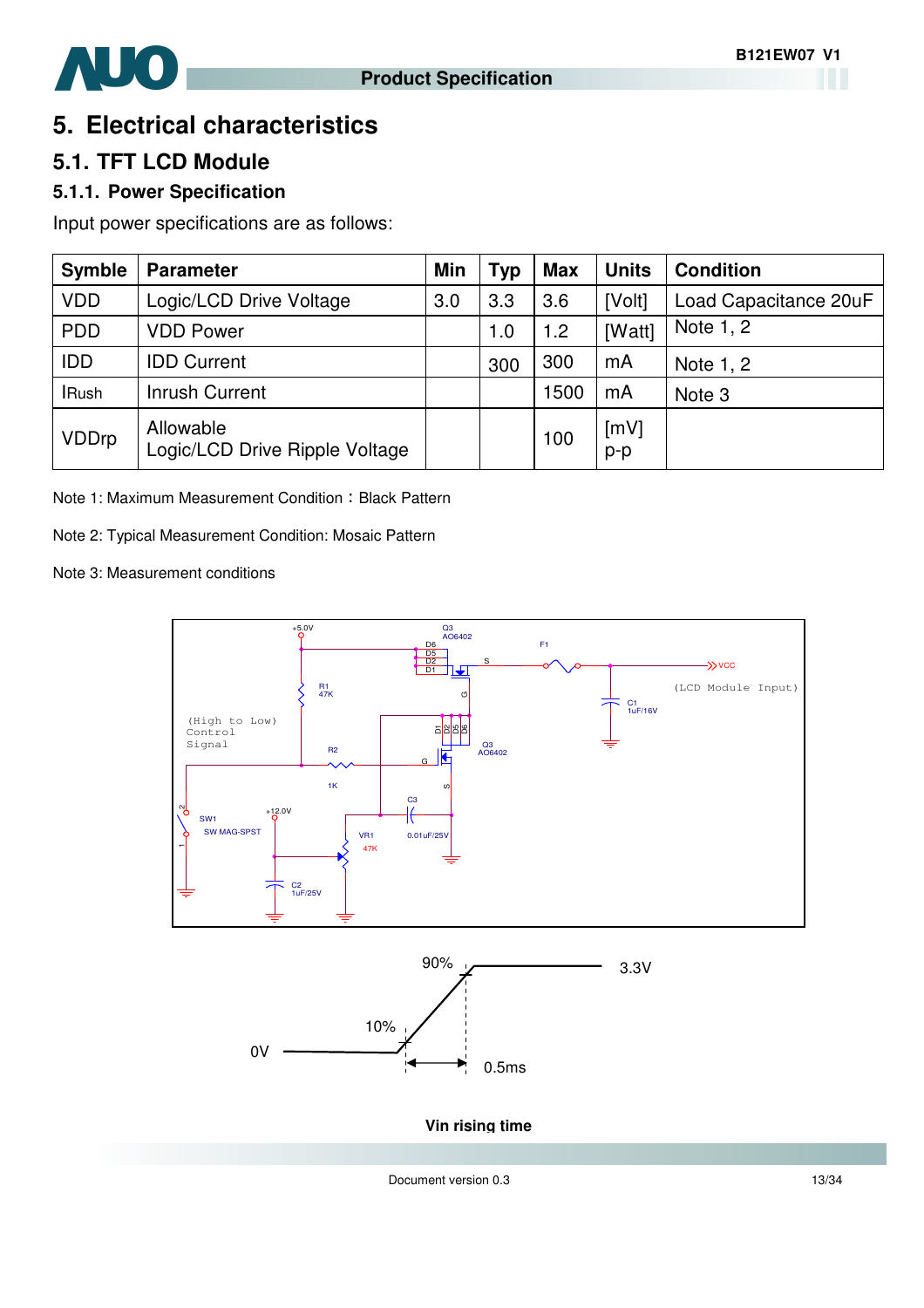

#### **5.1.2. Signal Electrical Characteristics**

Input signals shall be low or Hi-Z state when VDD is off.

It is recommended to refer the specifications of THC63LVDF84A (Thine Electronics Inc.) in detail. Signal electrical characteristics are as follows;

| <b>Parameter</b> | <b>Condition</b>                                 | Min    | <b>Max</b> | Unit |
|------------------|--------------------------------------------------|--------|------------|------|
| Vth              | Differential Input High<br>Threshold (Vcm=+1.2V) |        | 100        | [mV] |
| Vtl              | Differential Input Low<br>Threshold (Vcm=+1.2V)  | $-100$ |            | [mV] |

Note: LVDS Signal Waveform

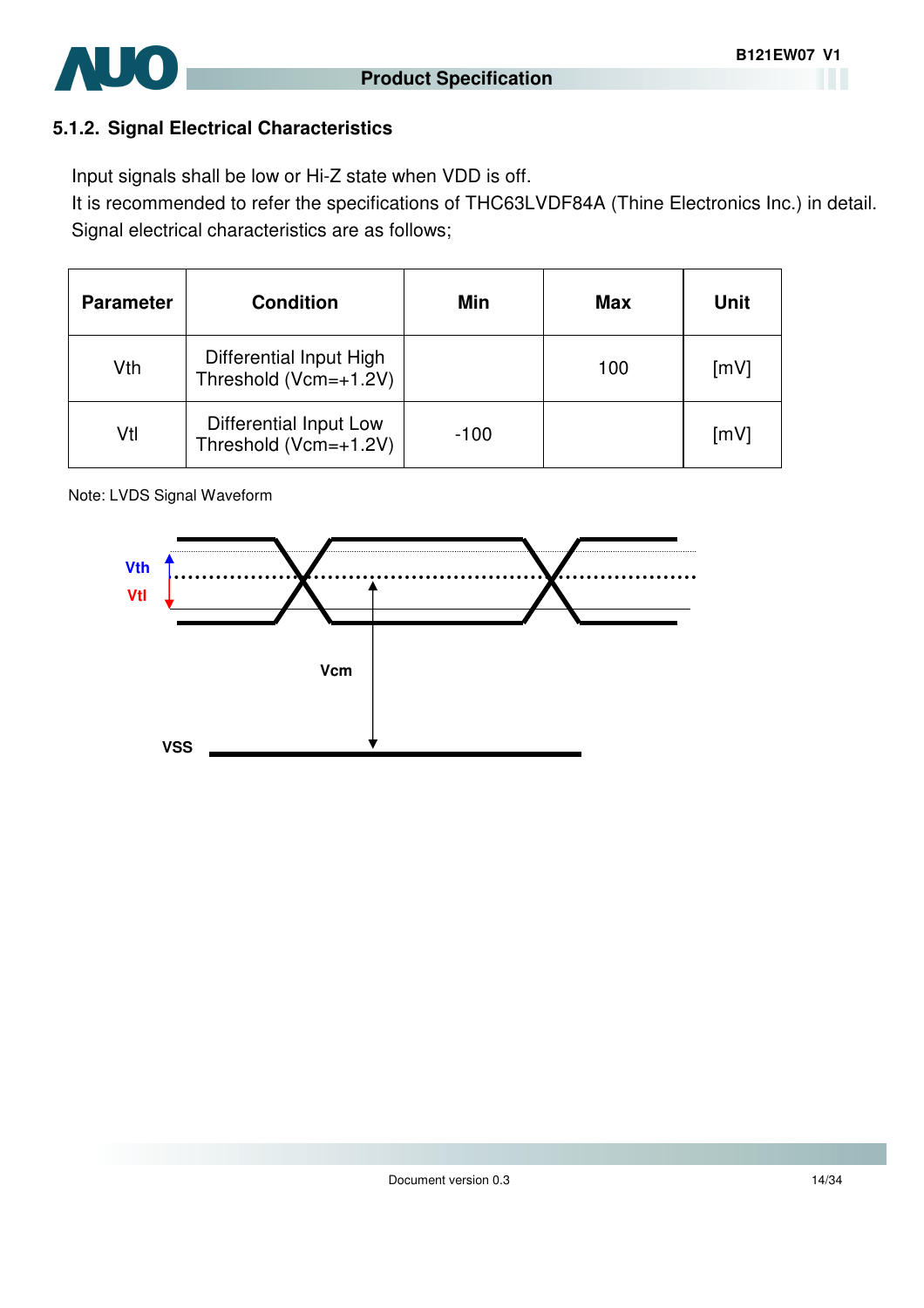

#### **5.2. Backlight Unit**

The backlight system is an edge-lighting type with LED (Light Emitting Diode).

The characteristics of the LED are shown in the following table.

| Symbol           | <b>Parameter</b>               | Min.   | Typ. | Max. | <b>Unit</b> | <b>Condition</b>                            |
|------------------|--------------------------------|--------|------|------|-------------|---------------------------------------------|
| IL.              | <b>System Input Current</b>    | 160    | 280  | 480  | МA          |                                             |
| $V_L$            | System Input Voltage           | 7      | 12   | 21   | Vdc         |                                             |
| $V_F$            | <b>LED Foward Voltage</b>      | 3.0    | 3.15 | 3.3  | Vdc         | $(Ta=25^{\circ}C)$                          |
| IF.              | <b>LED Foward Current</b>      |        | 20   | 30   | mA          | $(Ta=25^{\circ}C)$                          |
| P <sub>LED</sub> | <b>Total Power Consumption</b> | 2.5    | 2.7  | 2.8  | W           | $(Ta=25^{\circ}C)$<br>Note 1                |
| FL <sub>1</sub>  | Input PWM frequency            | 17     | 17.5 | 18   | <b>KHz</b>  |                                             |
| FL <sub>2</sub>  | LED dimming frequency          | 190    | 200  | 210  | Hz          |                                             |
| N/A              | LED life-time                  | 10,000 |      |      | hours       | $(Ta=25^{\circ}C)$<br>$l = 20$ mA<br>Note 2 |

Note 1: Calculator value for reference IF×VF =P

Note 2: The LED life-time define as the estimated time to 50% degradation of initial luminous.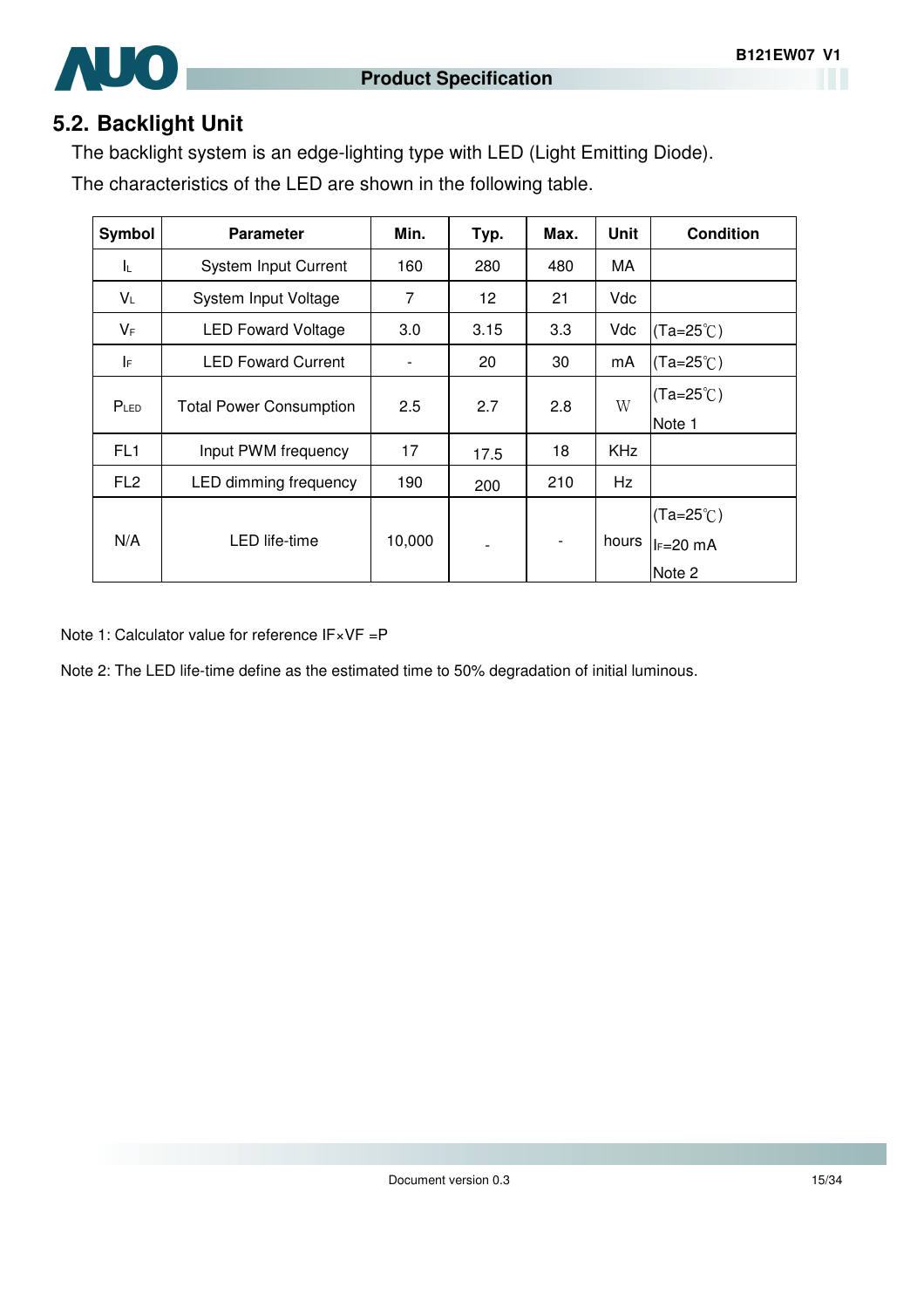# **AUO**

# **6. Signal Characteristic**

# **6.1. Pixel Format Image**

Following figure shows the relationship of the input signals and LCD pixel format.

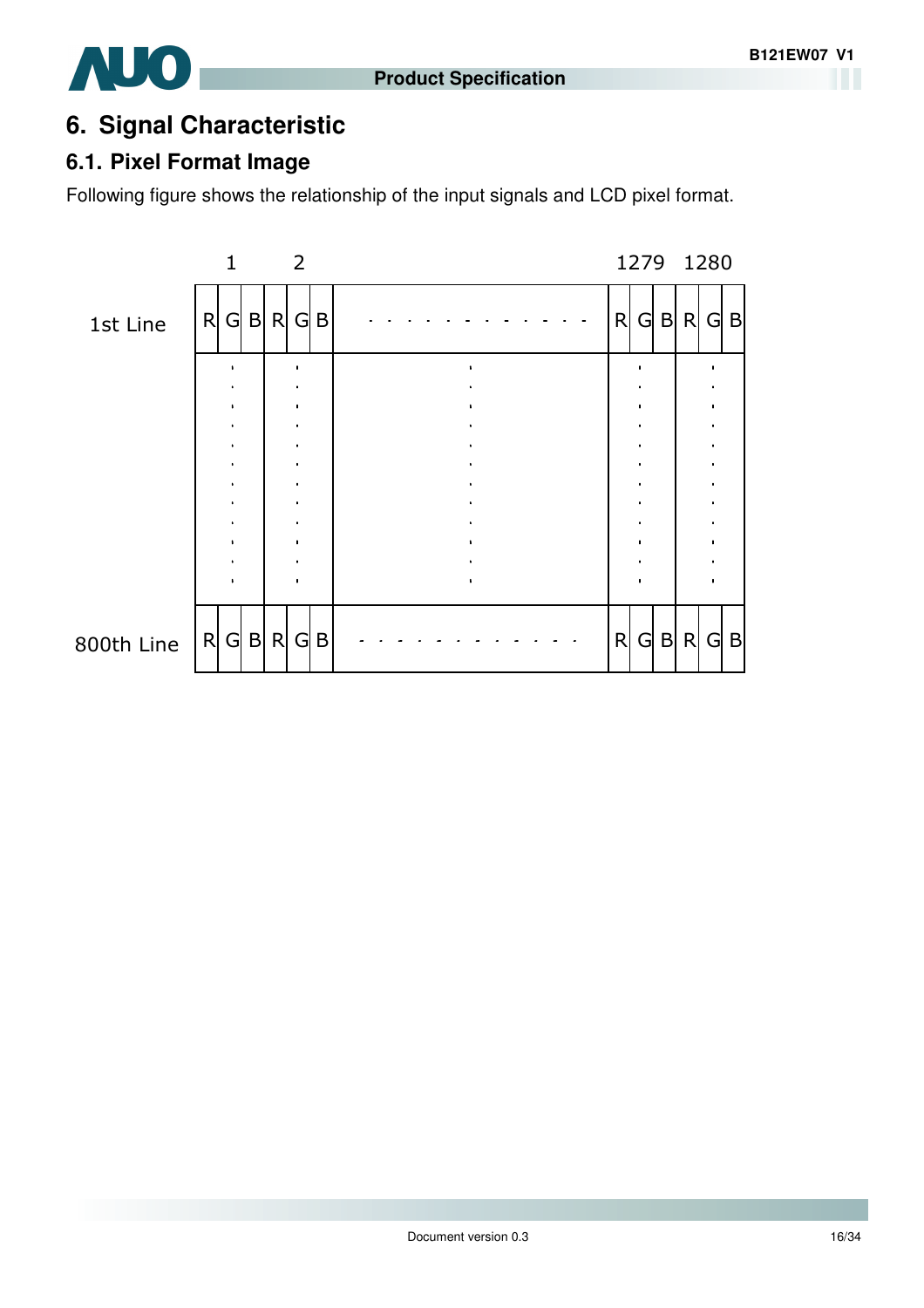

# **6.2. The input data format**

**AUO** 



| <b>Signal Name</b>      | <b>Description</b>                      |                                                                                    |
|-------------------------|-----------------------------------------|------------------------------------------------------------------------------------|
| RED <sub>5</sub>        | Red Data 5 (MSB)                        | Red-pixel Data                                                                     |
| RED4                    | Red Data 4                              | Each red pixel's brightness data consists of                                       |
| RED <sub>3</sub>        | Red Data 3                              | these 6 bits pixel data.                                                           |
| RED <sub>2</sub>        | Red Data 2                              |                                                                                    |
| RED <sub>1</sub>        | Red Data 1                              |                                                                                    |
| RED <sub>0</sub>        | Red Data 0 (LSB)                        |                                                                                    |
|                         | Red-pixel Data                          |                                                                                    |
| <b>GREEN 5</b>          | Green Data 5 (MSB)                      | Green-pixel Data                                                                   |
| <b>GREEN 4</b>          | Green Data 4                            | Each green pixel's brightness data consists of                                     |
| GREEN <sub>3</sub>      | Green Data 3                            | these 6 bits pixel data.                                                           |
| <b>GREEN 2</b>          | Green Data 2                            |                                                                                    |
| <b>GREEN1</b>           | Green Data 1                            |                                                                                    |
| GREEN 0                 | Green Data 0 (LSB)                      |                                                                                    |
|                         | Green-pixel Data                        |                                                                                    |
| <b>BLUE 5</b>           | Blue Data 5 (MSB)                       | <b>Blue-pixel Data</b>                                                             |
| <b>BLUE 4</b>           | Blue Data 4                             | Each blue pixel's brightness data consists of                                      |
| <b>BLUE 3</b>           | <b>Blue Data 3</b>                      | these 6 bits pixel data.                                                           |
| <b>BLUE 2</b>           | <b>Blue Data 2</b>                      |                                                                                    |
| <b>BLUE 1</b><br>BLUE 0 | <b>Blue Data 1</b><br>Blue Data 0 (LSB) |                                                                                    |
|                         |                                         |                                                                                    |
|                         | <b>Blue-pixel Data</b>                  |                                                                                    |
| <b>DTCLK</b>            | Data Clock                              | The typical frequency is 68.9 MHZ The signal                                       |
|                         |                                         | is used to strobe the pixel data and DSPTMG                                        |
|                         |                                         | signals. All pixel data shall be valid at the falling                              |
|                         |                                         | edge when the DSPTMG signal is high.                                               |
| <b>DSPTMG</b>           | <b>Display Timing</b>                   | This signal is strobed at the falling edge of                                      |
|                         |                                         | -DTCLK. When the signal is high, the pixel data<br>shall be valid to be displayed. |
| <b>VSYNC</b>            | <b>Vertical Sync</b>                    | The signal is synchronized to -DTCLK.                                              |
| <b>HSYNC</b>            | <b>Horizontal Sync</b>                  | The signal is synchronized to -DTCLK.                                              |

Note: Output signals from any system shall be low or Hi-Z state when VDD is off.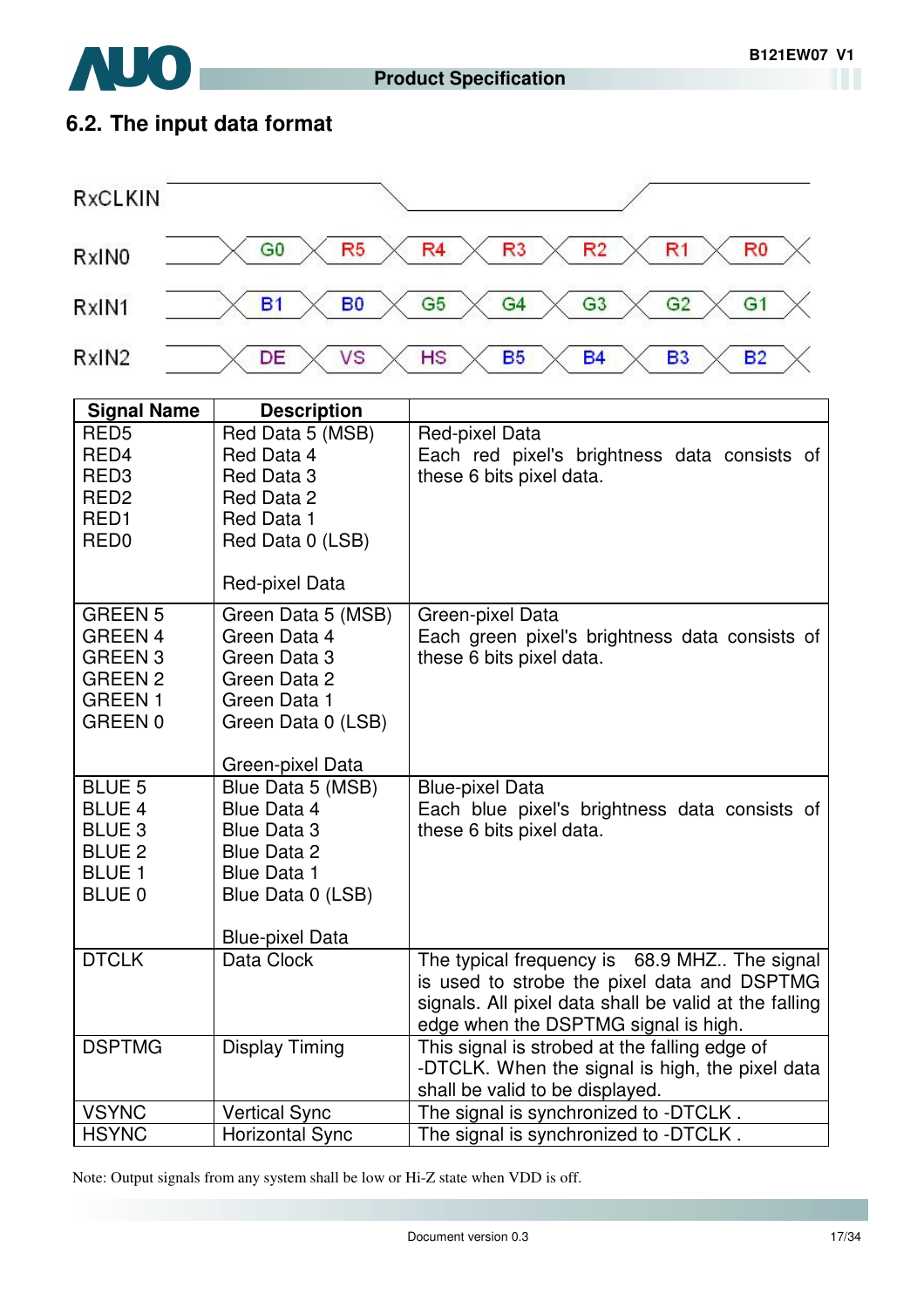

# **6.3. Signal Description / PIN Assignment**

 $\overline{\phantom{a}}$ 

| PIN#           | <b>Signal Name</b>     | <b>Description</b>                              |
|----------------|------------------------|-------------------------------------------------|
| 11             | <b>GND</b>             | Ground                                          |
| $\overline{2}$ | VDD                    | +3.3V Power Supply                              |
| 3              | <b>VDD</b>             | +3.3V Power Supply                              |
| 4              | $V_{EDI\underline{D}}$ | +3.3V EDID Power                                |
| 5              | <b>NC</b>              | No Connection (Bist Enable)                     |
| 6              | CLK <sub>EDID</sub>    | <b>EDID Clock Input</b>                         |
| 7              | <b>DATAEDID</b>        | <b>EDID Data Input</b>                          |
| 8              | RxIN0-                 | LVDS differential data input(R0-R5, G0)         |
| 9              | RxIN0+                 | LVDS differential data input(R0-R5, G0)         |
| 10             | <b>GND</b>             | Ground                                          |
| 11             | RxIN1-                 | LVDS differential data input(G1-G5, B0-B1)      |
| 12             | $RxIN1+$               | LVDS differential data input(G1-G5, B0-B1)      |
| 13             | <b>GND</b>             | Ground                                          |
| 14             | RxIN2-                 | LVDS differential data input(B2-B5, HS, VS, DE) |
| 15             | RxIN2+                 | LVDS differential data input(B2-B5, HS, VS, DE) |
| 16             | <b>GND</b>             | Ground                                          |
| 17             | RxCLKIN-               | LVDS differential clock input                   |
| 18             | RxCLKIN+               | LVDS differential clock input                   |
| 19             | <b>GND</b>             | Ground                                          |
| 20             | <b>NC</b>              | No connection                                   |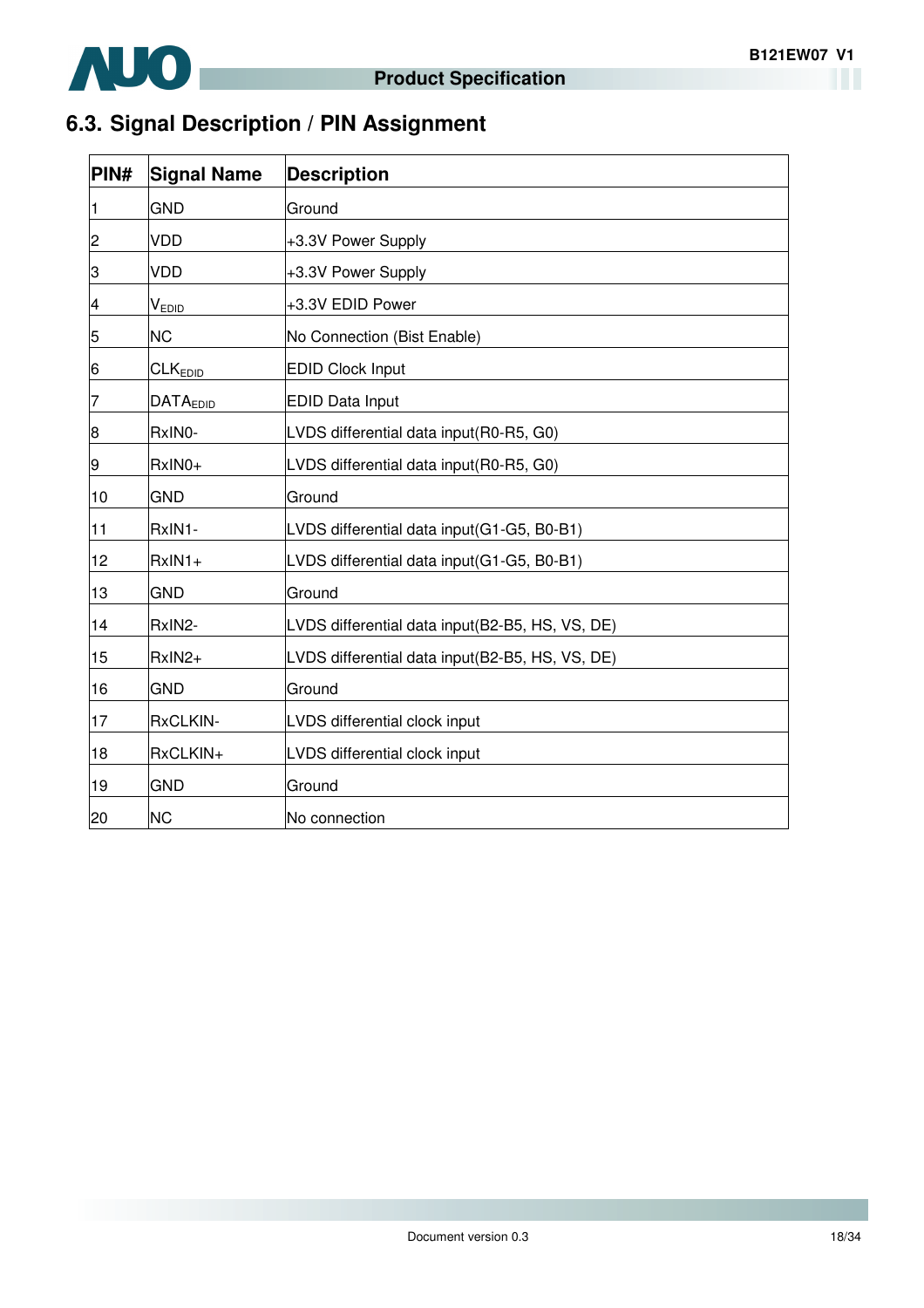#### **Product Specification**





The module uses a 100ohm resistor between positive and negative data lines of each receiver input

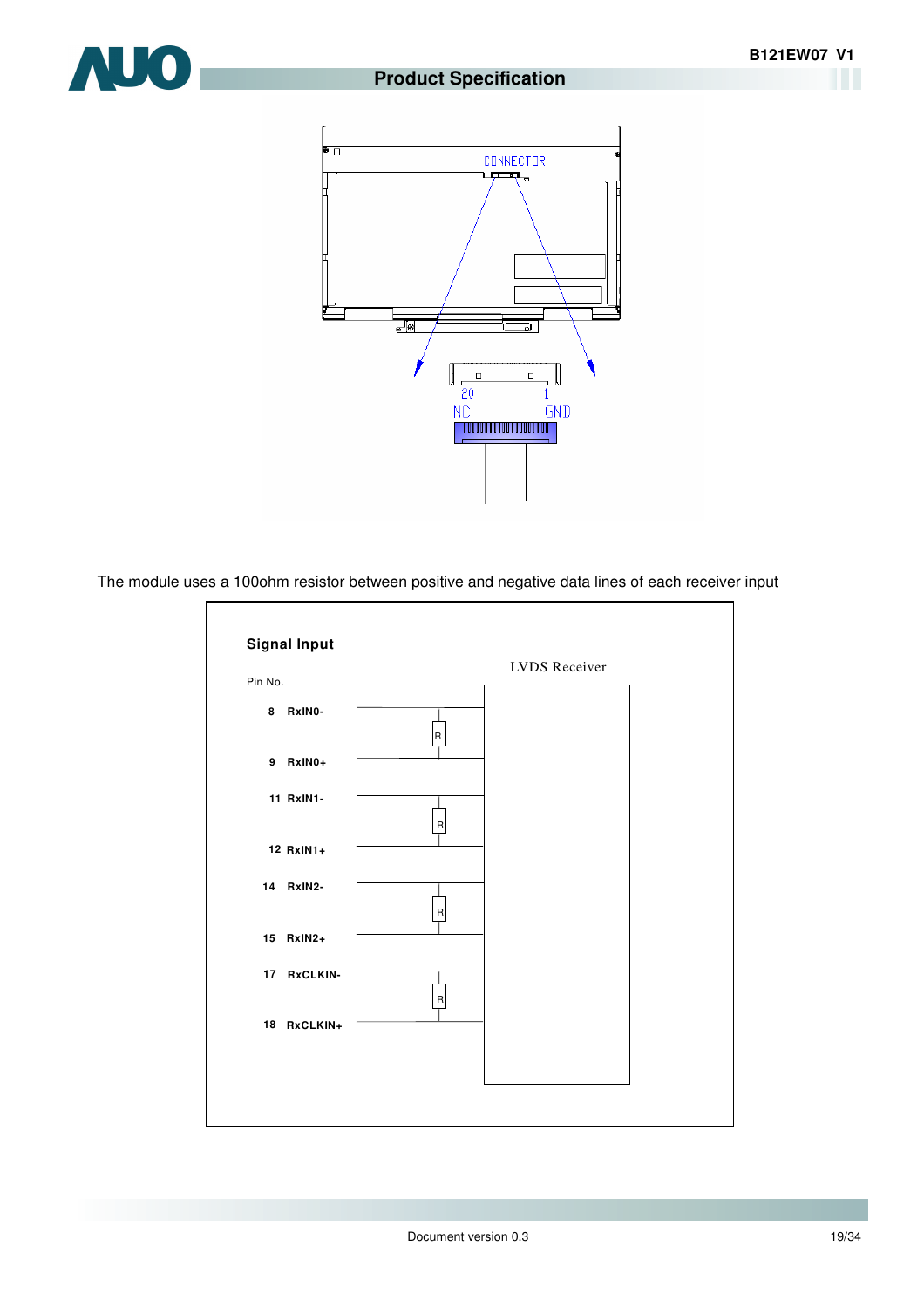

#### **6.4. Interface Timing**

#### **6.4.1. Timing Characteristics**

Basically, interface timings should match the 1280x800 /60Hz manufacturing guide line timing.

| <b>Parameter</b>          |                 | Symbol                        | Min.                     | Typ.  | Max.                     | <b>Unit</b>                             |
|---------------------------|-----------------|-------------------------------|--------------------------|-------|--------------------------|-----------------------------------------|
| Frame Rate                |                 |                               | 50                       | 60    |                          | Hz                                      |
| Clock frequency           |                 | $1/\mathsf{T}_{\text{Clock}}$ | 62                       | 68.94 | 72                       | <b>MHz</b>                              |
|                           | Period          | $\mathsf{T}_\mathsf{V}$       | 803                      | 816   | 832                      |                                         |
| Vertical                  | Active          | T <sub>VD</sub>               | 800                      | 800   | 800                      | $T_{Line}$                              |
| Section                   | Blanking        | $\mathsf{T}_{\mathsf{VB}}$    | 3                        | 16    | 32                       |                                         |
|                           | Period          | Tн                            | 1302                     | 1408  | 1700                     |                                         |
| Horizontal                | Active          | $T_{HD}$                      | $\overline{\phantom{a}}$ | 1280  | $\overline{\phantom{a}}$ | $T_{\text{Clock}}$                      |
| Section                   | <b>Blanking</b> | $\mathsf{T}_{\mathsf{HB}}$    | 22                       | 128   | 420                      |                                         |
| End-frame checking period |                 | tEF                           |                          | 2     |                          | $\mathsf{T}_{\underbar{\mathsf{Line}}}$ |
| DE checking period        |                 | tDE                           |                          | 6400  |                          | $T_{Line}$                              |

Note: DE mode only

#### **6.4.2. Timing diagram**

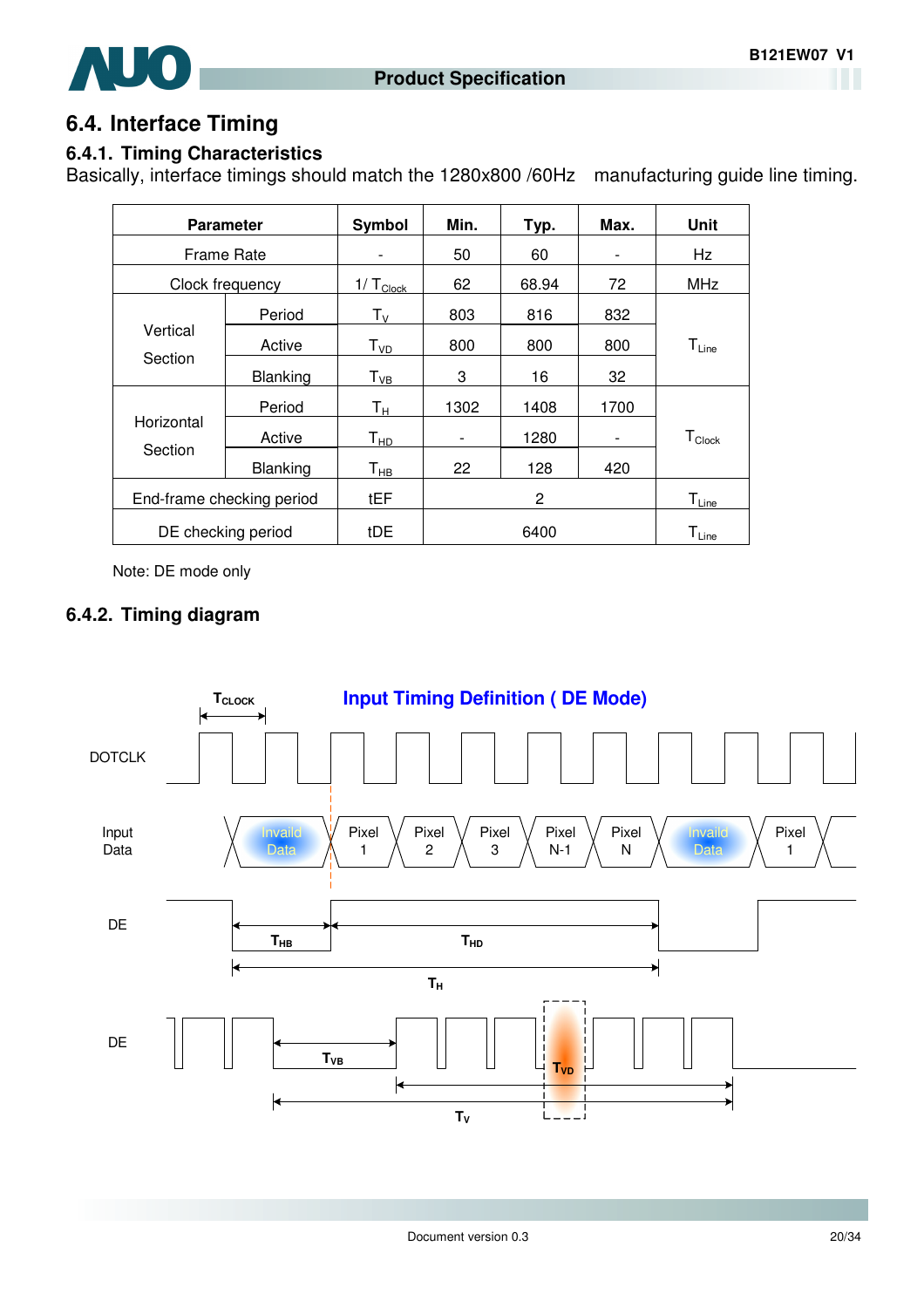

### **6.5. Power ON/OFF Sequence**

VDD power and lamp on/off sequence is as follows. Interface signals are also shown in the chart. Signals from any system shall be Hi-Z state or low level when VDD is off.



#### **Power Sequence Timing**

| <b>Parameter</b> | Min.<br>Typ. |  | Max. | <b>Units</b> |  |
|------------------|--------------|--|------|--------------|--|
| T1               | 0.5          |  | 10   | (ms)         |  |
| T <sub>2</sub>   | 0            |  | 50   | (ms)         |  |
| T <sub>3</sub>   | 0            |  | 50   | (ms)         |  |
| T <sub>4</sub>   | 500          |  |      | (ms)         |  |
| T <sub>5</sub>   | 200          |  |      | (ms)         |  |
| T <sub>6</sub>   | 200          |  |      | (ms)         |  |
| Τ7               | 0            |  | 10   | (ms)         |  |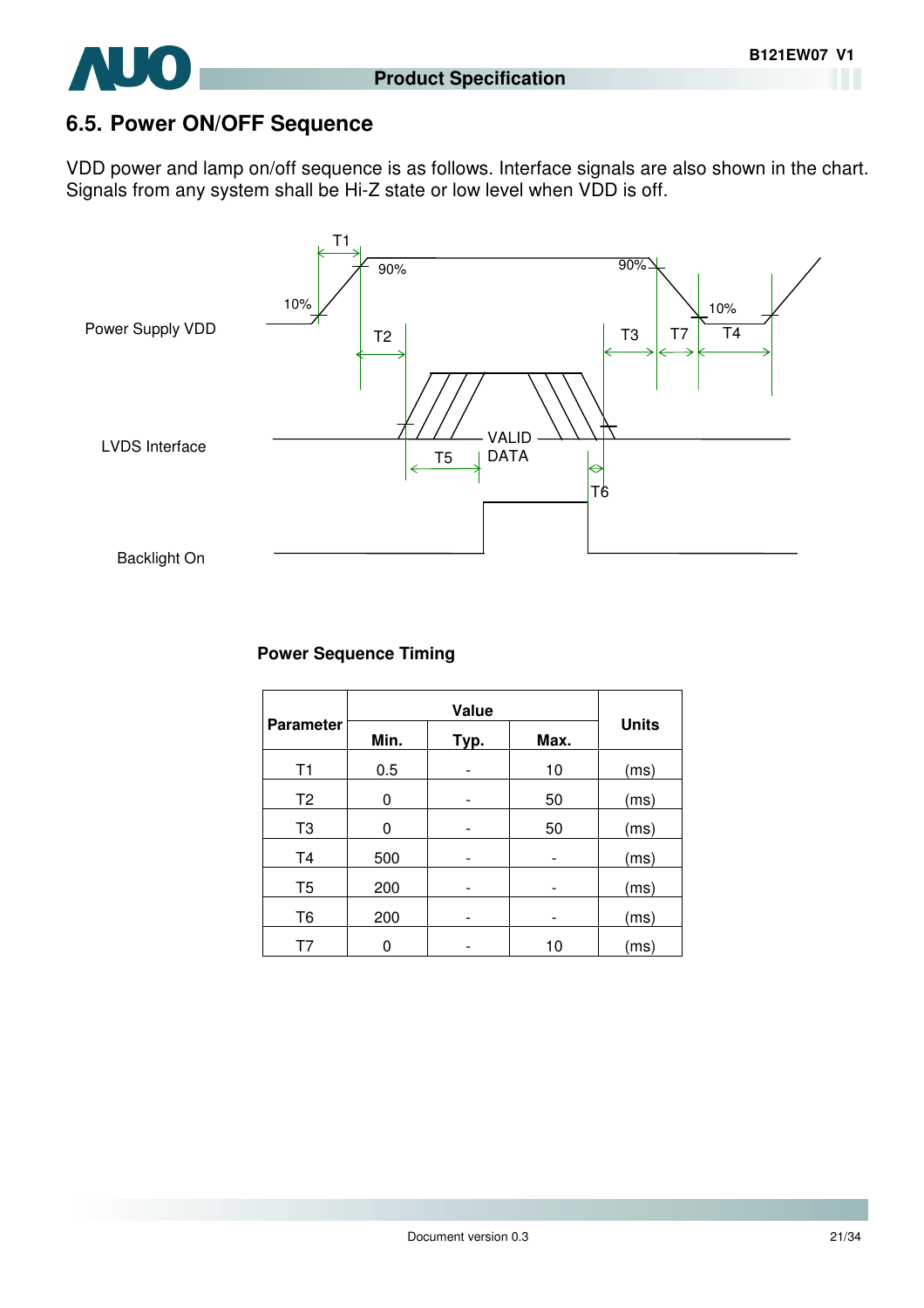

# **7. Connector Description**

Physical interface is described as for the connector on module.

These connectors are capable of accommodating the following signals and will be following components.

#### **7.1. TFT LCD Module**

| <b>Connector Name / Designation</b> | For Signal Connector       |
|-------------------------------------|----------------------------|
| <b>Manufacturer</b>                 | Hirose                     |
| <b>Type / Part Number</b>           | DF19L-20P-1H               |
| <b>Mating Housing/Part Number</b>   | DF19G-20S-1C or compatible |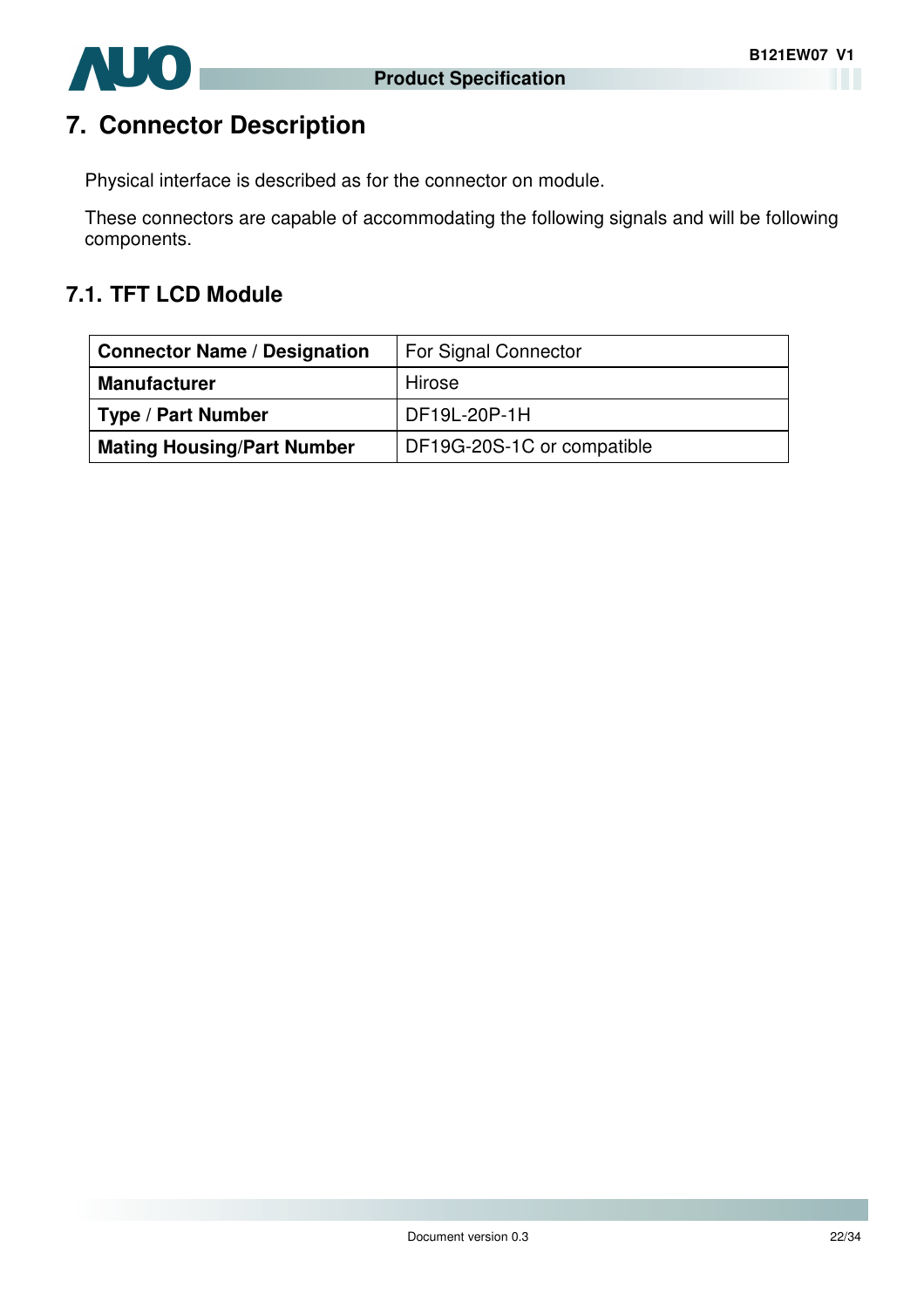

### **8. LED Driving Specification**

#### **8.1. Connector Description**

Physical interface is described as for the connector on module.

These connectors are capable of accommodating the following signals and will be following components.

| <b>Connector Name / Designation</b> | <b>For Lamp Connector</b> |
|-------------------------------------|---------------------------|
| Manufacturer                        | JST                       |
| Type / Part Number                  | SM07B-SRSS-TB             |
| Mating Type / Part Number           | SHR-07V-S-B               |

#### **8.2. PIN Assignment**

LVDS is a differential signal technology for LCD interface and high speed data transfer device.

| PIN#           | <b>Signal Name</b> | <b>Description</b>                                        |
|----------------|--------------------|-----------------------------------------------------------|
| 1              | <b>NC</b>          | <b>NC</b>                                                 |
| $\overline{2}$ | <b>PWM</b>         | high: $3.3V$ , low: 0V, frequency 100 Hz $-$ 20KHz        |
| 3              | Logic Power        | +5V Power Supply for Controller, enable pin of LED driver |
| 4              | <b>GND</b>         | Power Ground                                              |
| 5              | <b>IGND</b>        | Power Ground                                              |
| 6              | <b>VIN</b>         | +7~21V Power Supply                                       |
| 17             | <b>VIN</b>         | +7~21V Power Supply                                       |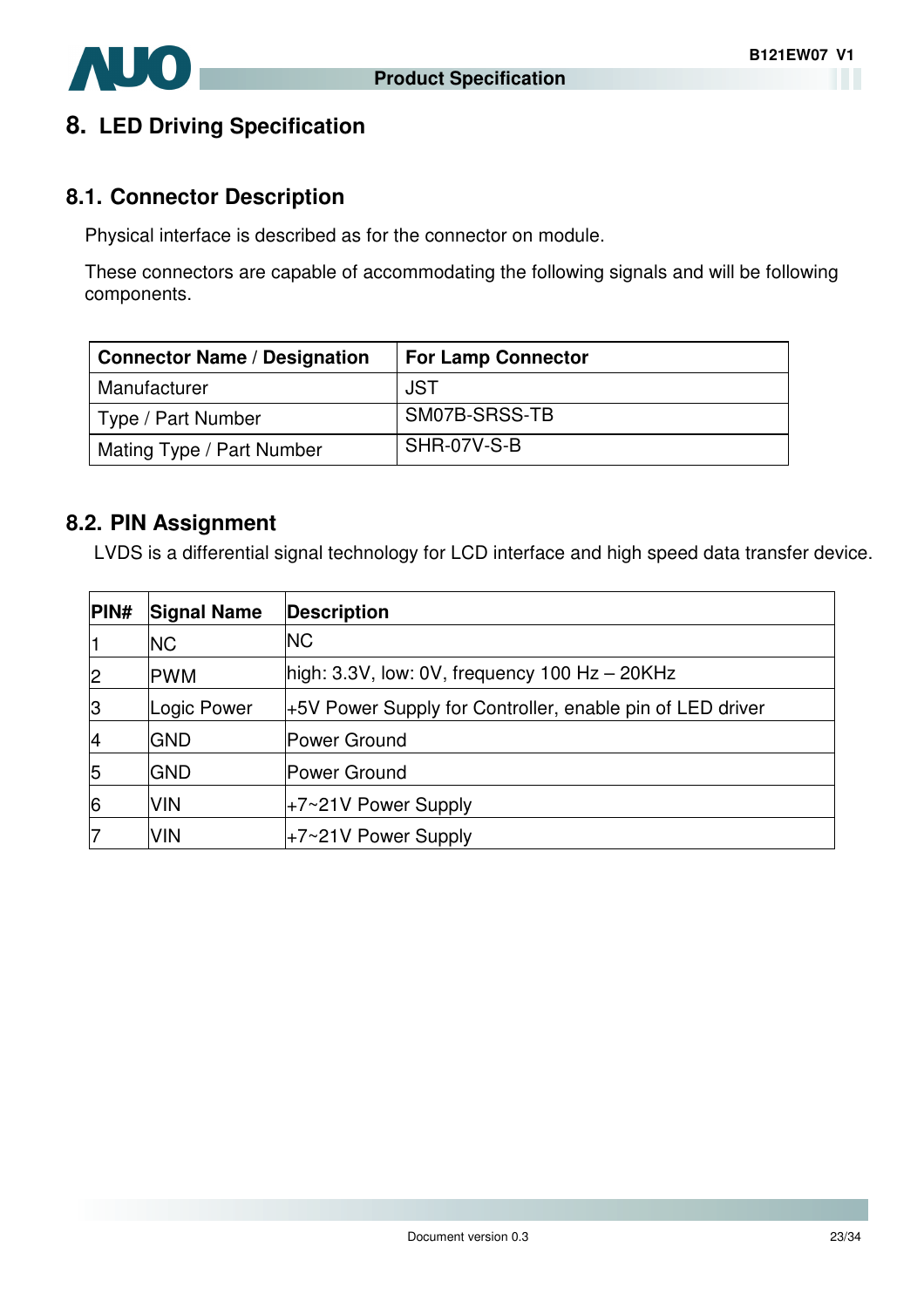

# **9. Vibration and Shock Test**

# **9.1. Vibration Test spec.:**

- **•** Test method: Non-Operation
- **Acceleration: 1.5G**
- Frequency: 26 500Hz Random
- Sweep: 30 Minutes each Axis (X, Y, Z)

# **9.2. Shock Test spec.:**

- **•** Test method: Non-Operation
- Acceleration: 180 G , Half sine wave
- Active time: 2 ms
- Pulse: X, Y, Z .one time for each side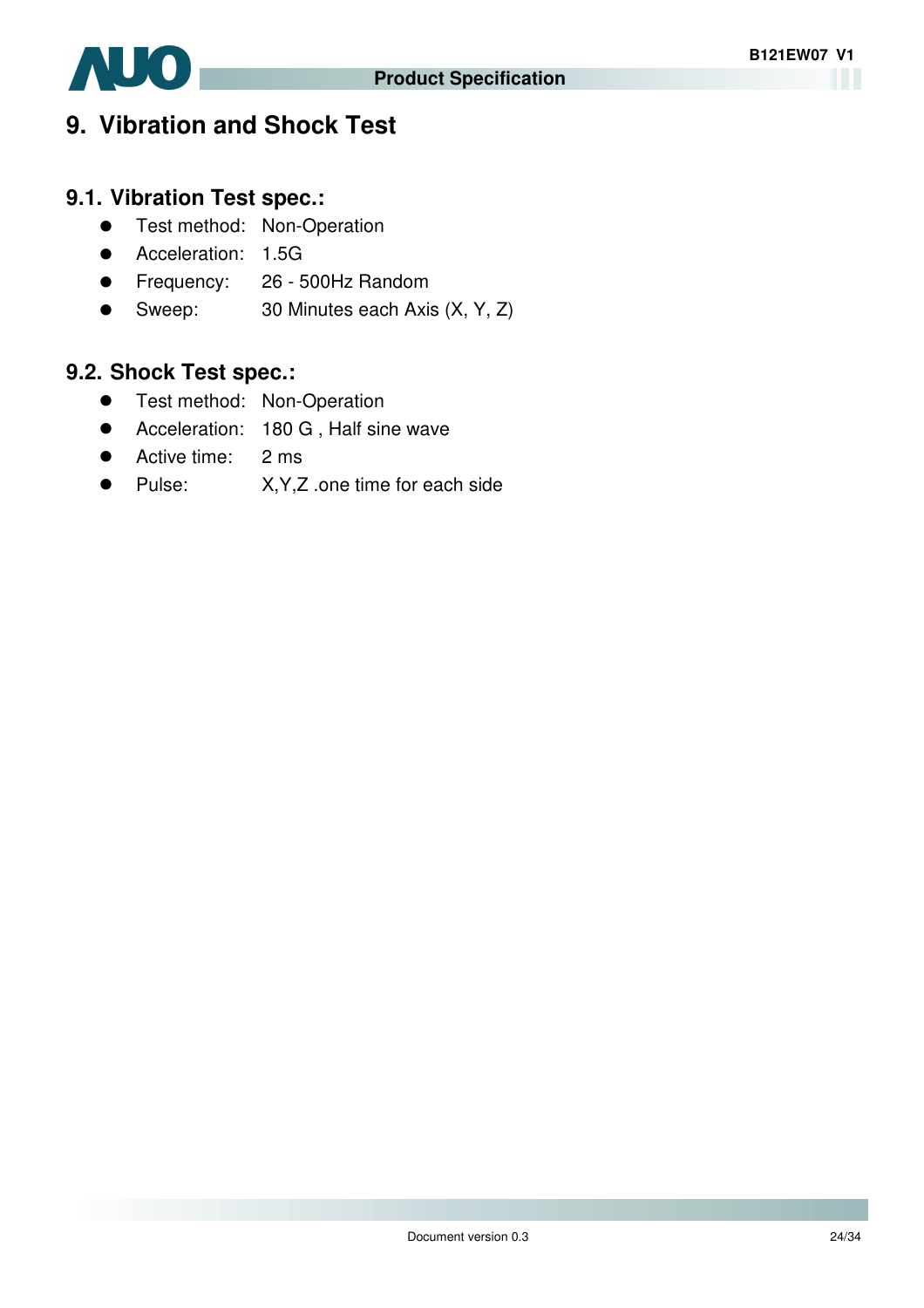

# **10. Reliability**

| <b>Items</b>                                               | <b>Required Condition</b>                                | <b>Note</b> |
|------------------------------------------------------------|----------------------------------------------------------|-------------|
| <b>Temperature Humidity Bias</b>                           | 40°C, 90% RH, 300 hours                                  |             |
| High Temperature Operation $ 50^{\circ}$ C, Dry, 300 hours |                                                          |             |
| Low Temperature Operation                                  | $ 0^{\circ}$ C, 300 hours                                |             |
| Hot Storage                                                | $ 60^{\circ}$ C, 300 hours                               |             |
| Cold Storage                                               | -20 $\degree$ C, 300 hours                               |             |
| <b>Thermal Shock Test</b>                                  | $-20^{\circ}$ /30 min, 60 $^{\circ}$ /30 min, 100 cycles |             |
| <b>IESD</b>                                                | Contact: ±8KV / operation                                | Note 1      |
|                                                            | Air: ±15KV / operation                                   |             |

Note1: According to EN61000-4-2 , ESD class B: Some performance degradation allowed. No data lost

. Self-recoverable. No hardware failures.

Remark: MTBF (Excluding the LED): 30,000 hours with a confidence level 90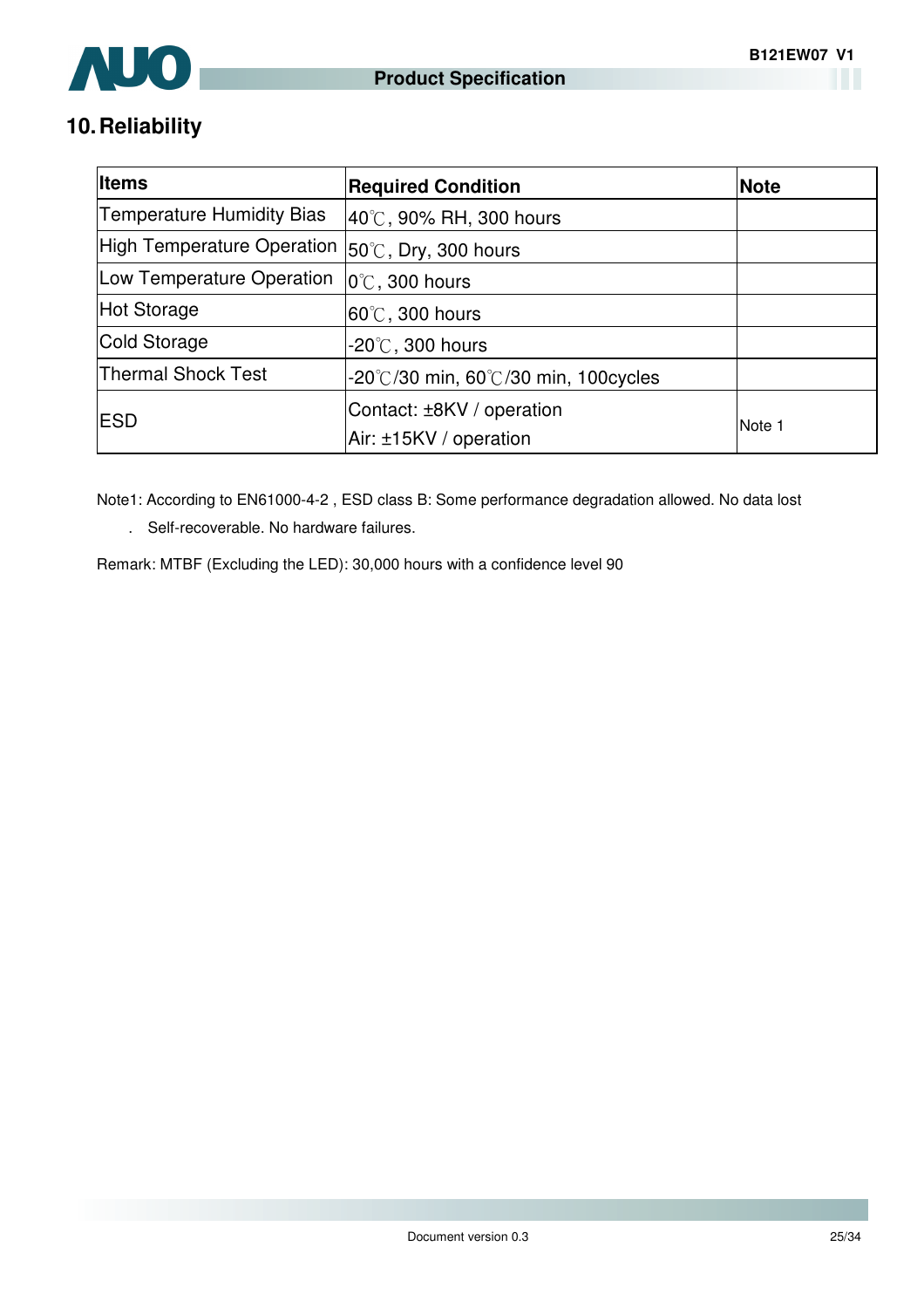

- **11. Mechanical Characteristics**
- **11.1. LCM Outline Dimension**

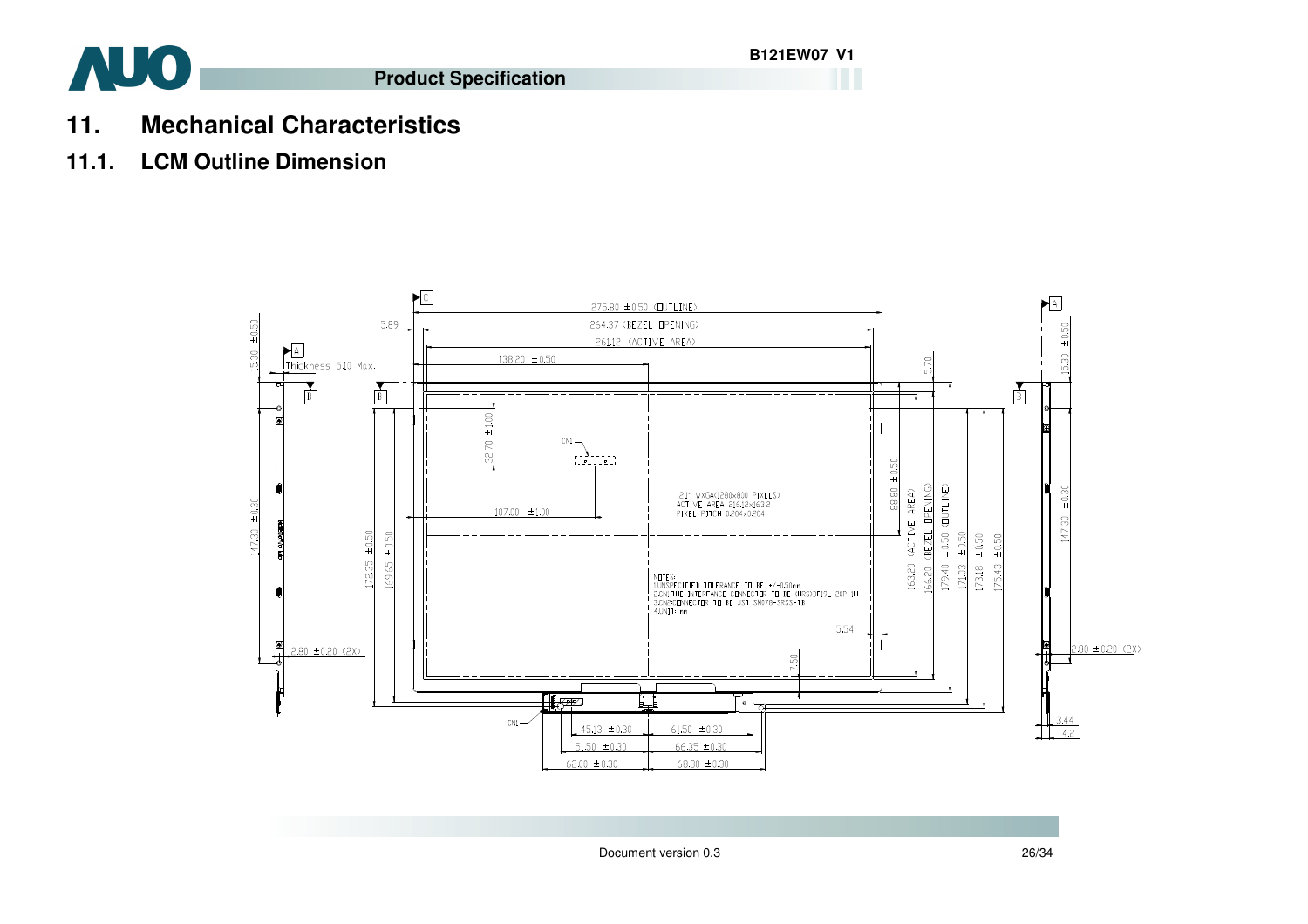

**Product Specification**

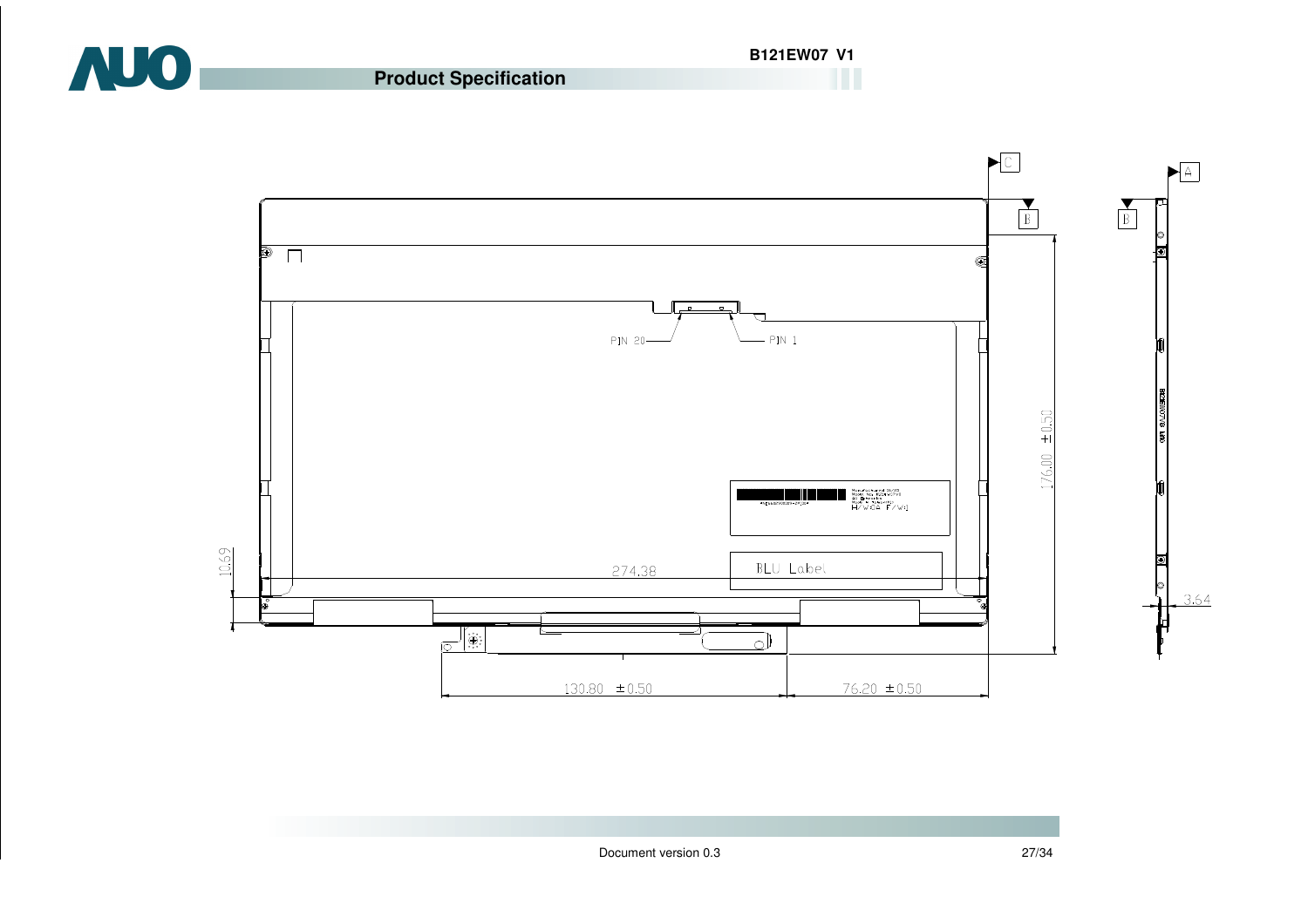

#### **11.2. Screw Hole Depth and Center Position**

Screw hole minimum depth, from side surface =2.50mm Min.

Screw hole center location, from front surface =  $2.8 \pm 0.20$ mm (See drawing) Screw Torque: Maximum 1.8 kgf-cm

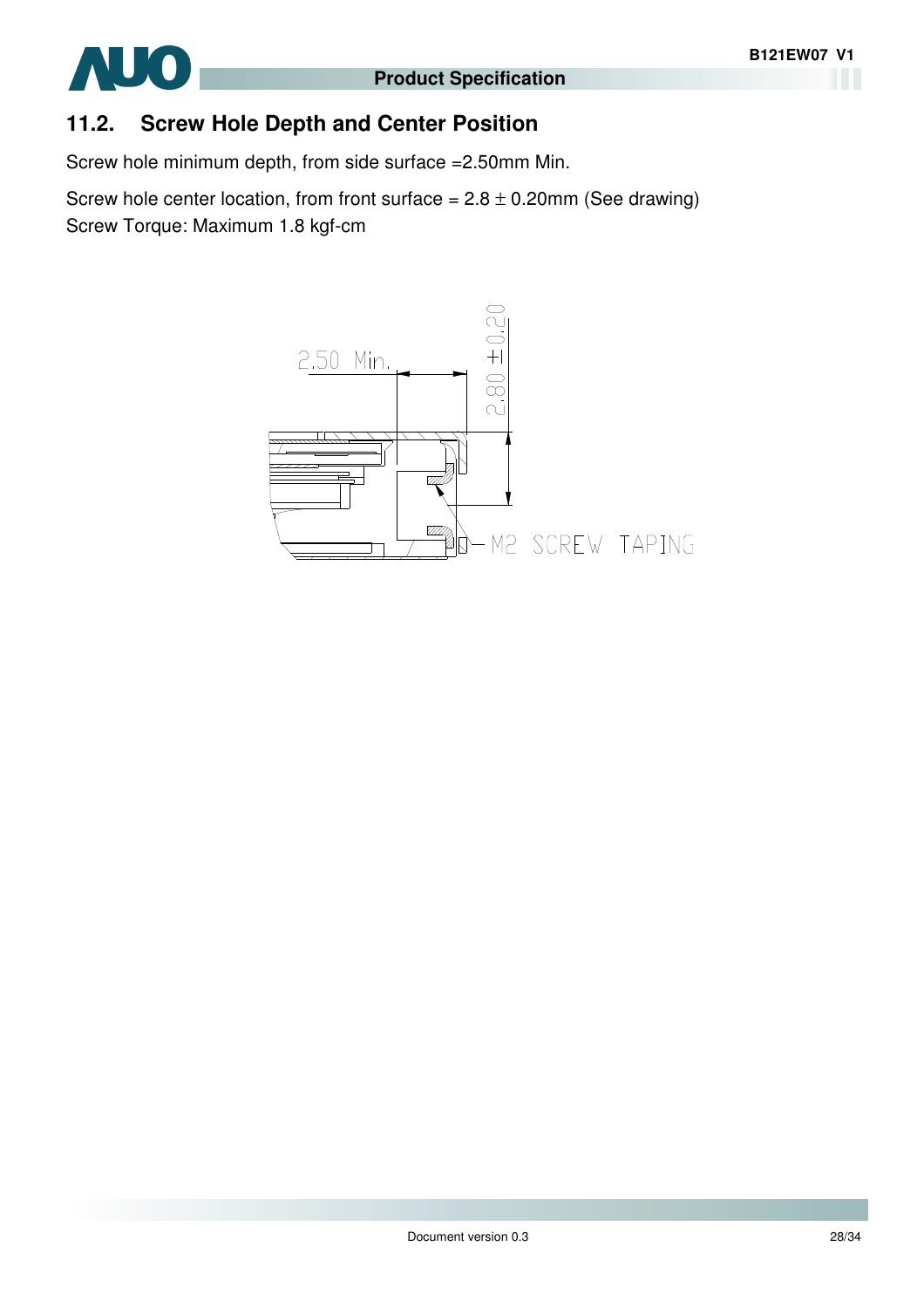

- **12. Shipping and Package**
- **12.1. Shipping Label Format**

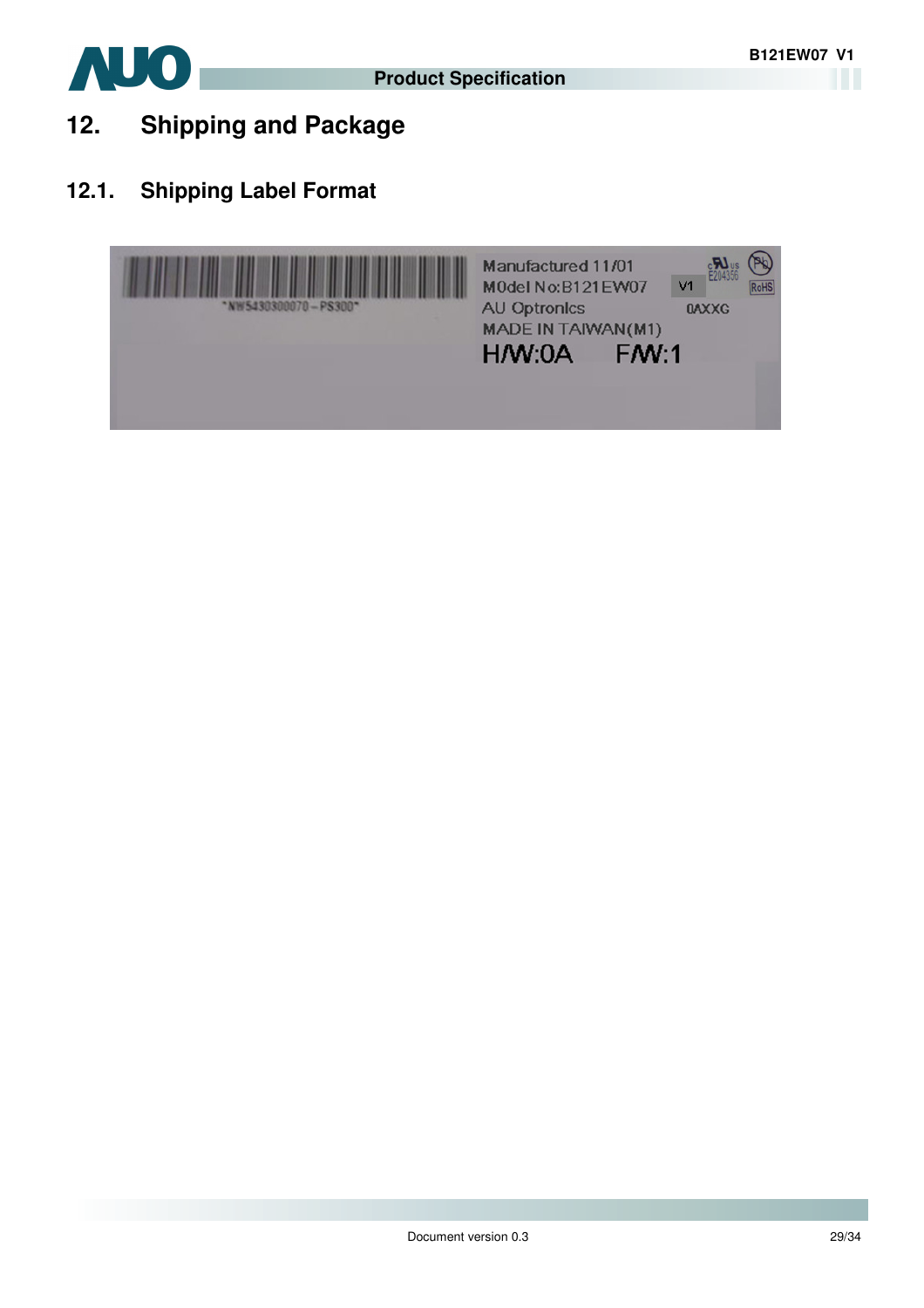

# AUO

## **12.2. Carton package**

The outside dimension of carton is 480 (L)mm x 370 (W)mm x 281 (H)mm



# **12.3. Shipping package of palletizing sequence**

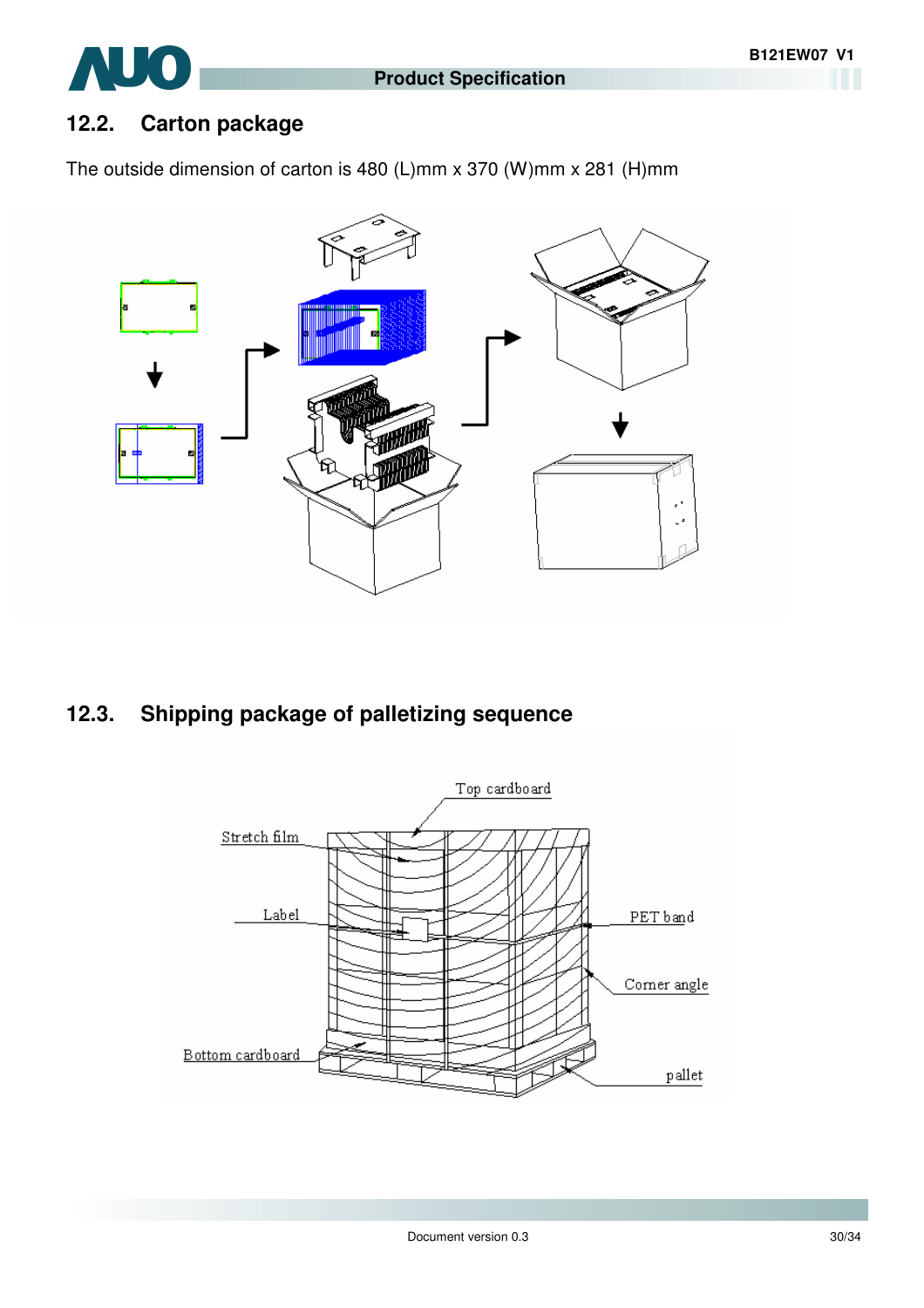

# **13. Appendix: EDID description**

| <b>Address</b> | <b>FUNCTION</b>                                                 | Value         | Value      | Value        | <b>Note</b> |
|----------------|-----------------------------------------------------------------|---------------|------------|--------------|-------------|
| <b>HEX</b>     |                                                                 | <b>HEX</b>    | <b>BIN</b> | <b>DEC</b>   |             |
| $00\,$         | Header                                                          | 00            | 00000000   | $\pmb{0}$    |             |
| 01             |                                                                 | FF            | 11111111   | 255          |             |
| 02             |                                                                 | FF            | 11111111   | 255          |             |
| 03             |                                                                 | FF            | 11111111   | 255          |             |
| 04             |                                                                 | FF            | 11111111   | 255          |             |
| 05             |                                                                 | FF            | 11111111   | 255          |             |
| 06             |                                                                 | FF            | 11111111   | 255          |             |
| 07             |                                                                 | 00            | 00000000   | $\pmb{0}$    |             |
| 08             | EISA Manuf. Code LSB                                            | 06            | 00000110   | $\,6\,$      |             |
| 09             | Compressed ASCII                                                | AF            | 10101111   | 175          |             |
| 0A             | Product Code                                                    | 14            | 00010100   | 20           |             |
| 0B             | hex, LSB first                                                  | 71            | 01110001   | 113          |             |
| 0C             | 32-bit ser #                                                    | $00\,$        | 00000000   | 0            |             |
| 0D             |                                                                 | 00            | 00000000   | 0            |             |
| 0E             |                                                                 | 00            | 00000000   | $\pmb{0}$    |             |
| 0F             |                                                                 | 00            | 00000000   | 0            |             |
| 10             | Week of manufacture                                             | 01            | 00000001   | $\mathbf{1}$ |             |
| 11             | Year of manufacture                                             | 11            | 00010001   | 17           |             |
| 12             | EDID Structure Ver.                                             | 01            | 00000001   | $\mathbf{1}$ |             |
| 13             | EDID revision #                                                 | 03            | 00000011   | 3            |             |
| 14             | Video input def. (digital I/P, non-TMDS, CRGB)                  | 80            | 10000000   | 128          |             |
| 15             | Max H image size<br>(rounded to cm)                             | 1A            | 00011010   | 26           |             |
| 16             | Max V image size (rounded to cm)                                | 10            | 00010000   | 16           |             |
| 17             | Display Gamma (=(gamma*100)-100)                                | 78            | 01111000   | 120          |             |
| 18             | Feature support (no DPMS, Active OFF, RGB, tmg<br><b>Blk#1)</b> | 0A            | 00001010   | 10           |             |
| 19             | Red/green low bits (Lower 2:2:2:2 bits)                         | 87            | 10000111   | 135          |             |
| 1A             | Blue/white low bits (Lower 2:2:2:2 bits)                        | <b>FE</b>     | 11111110   | 254          |             |
| 1B             | Red x (Upper 8 bits)                                            | 94            | 10010100   | 148          |             |
| 1C             | Red y/ highER 8 bits                                            | 57            | 01010111   | 87           |             |
| 1D             | Green x                                                         | $4\mathsf{F}$ | 01001111   | 79           |             |
| 1E             | Green y                                                         | 8C            | 10001100   | 140          |             |
| 1F             | Blue x                                                          | 27            | 00100111   | 39           |             |
| 20             | Blue y                                                          | 27            | 00100111   | 39           |             |
| 21             | White x                                                         | 50            | 01010000   | 80           |             |
| 22             | White y                                                         | 54            | 01010100   | 84           |             |
| 23             | Established timing 1                                            | $00\,$        | 00000000   | $\pmb{0}$    |             |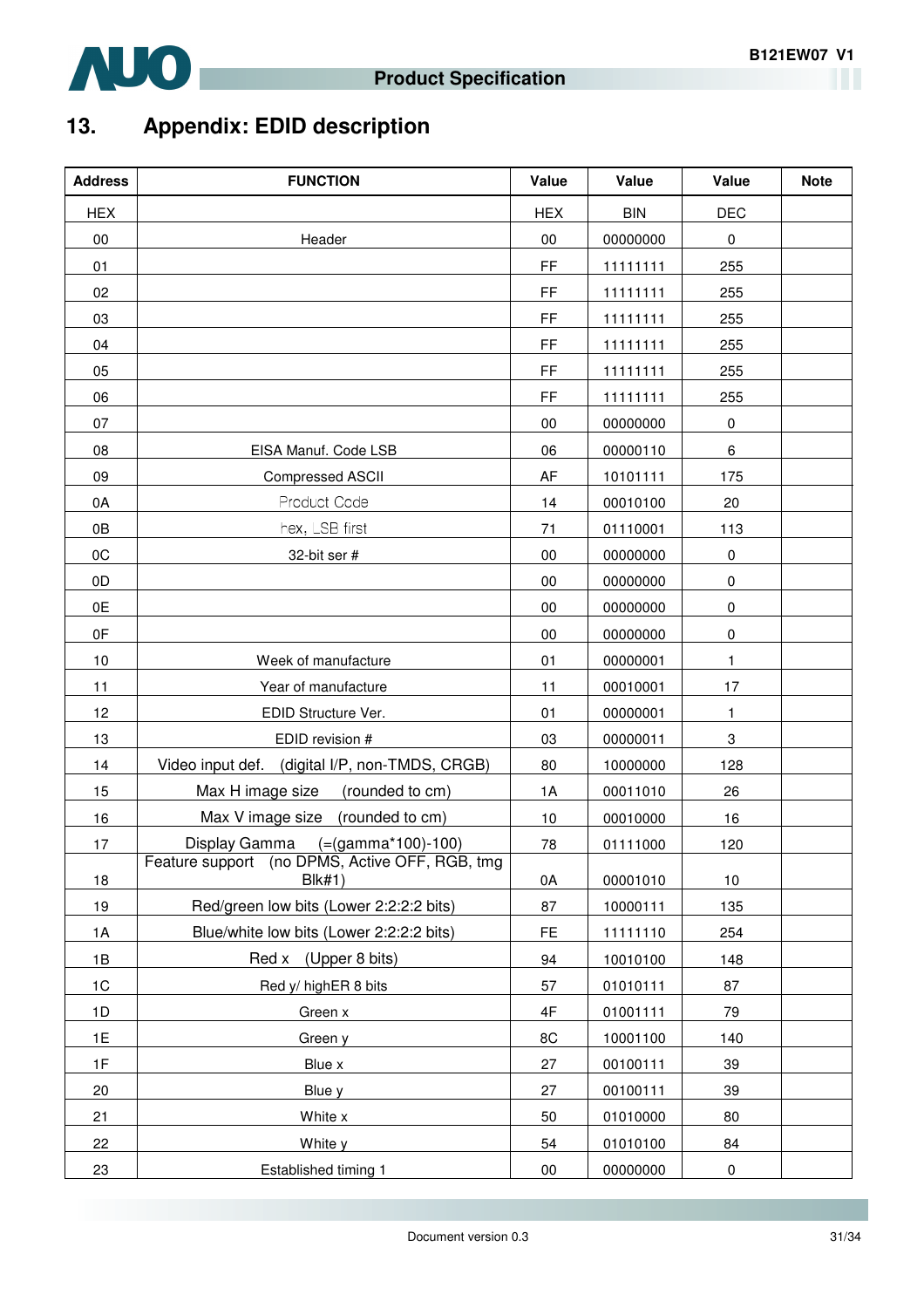

|    | ι τυναινι σρονιπναιινιτ                              |                |          |              | a ka |
|----|------------------------------------------------------|----------------|----------|--------------|------|
| 24 | Established timing 2                                 | 00             | 00000000 | $\pmb{0}$    |      |
| 25 | Established timing 3                                 | 00             | 00000000 | $\pmb{0}$    |      |
| 26 | Standard timing #1                                   | 01             | 00000001 | 1            |      |
| 27 |                                                      | 01             | 00000001 | 1            |      |
| 28 | Standard timing #2                                   | 01             | 00000001 | 1            |      |
| 29 |                                                      | 01             | 00000001 | 1            |      |
| 2A | Standard timing #3                                   | 01             | 00000001 | 1            |      |
| 2B |                                                      | 01             | 00000001 | 1            |      |
| 2C | Standard timing #4                                   | 01             | 00000001 | 1            |      |
| 2D |                                                      | 01             | 00000001 | $\mathbf{1}$ |      |
| 2E | Standard timing #5                                   | 01             | 00000001 | 1            |      |
| 2F |                                                      | 01             | 00000001 | 1            |      |
| 30 | Standard timing #6                                   | 01             | 00000001 | 1            |      |
| 31 |                                                      | 01             | 00000001 | 1            |      |
| 32 | Standard timing #7                                   | 01             | 00000001 | 1            |      |
| 33 |                                                      | 01             | 00000001 | 1            |      |
| 34 | Standard timing #8                                   | 01             | 00000001 | $\mathbf{1}$ |      |
| 35 |                                                      | 01             | 00000001 | 1.           |      |
| 36 | Pixel Clock/10000<br><b>LSB</b>                      | EE             | 11101110 | 238          |      |
| 37 | Pixel Clock/10000<br><b>USB</b>                      | 1A             | 00011010 | 26           |      |
| 38 | Horz active Lower 8bits                              | 00             | 00000000 | $\pmb{0}$    |      |
| 39 | Horz blanking Lower 8bits                            | 80             | 10000000 | 128          |      |
| 3A | HorzAct:HorzBlnk<br>Upper 4:4 bits                   | 50             | 01010000 | 80           |      |
| 3B | Lower 8bits<br><b>Vertical Active</b>                | 20             | 00100000 | 32           |      |
| 3C | <b>Vertical Blanking</b><br>Lower 8bits              | 10             | 00010000 | 16           |      |
| 3D | Vert Act: Vertical Blanking<br>(upper 4:4 bit)       | 30             | 00110000 | 48           |      |
| 3E | HorzSync. Offset                                     | 30             | 00110000 | 48           |      |
| 3F | HorzSync.Width                                       | 20             | 00100000 | 32           |      |
| 40 | VertSync.Offset: VertSync.Width                      | 36             | 00110110 | 54           |      |
| 41 | Horz‖ Sync Offset/Width Upper 2bits                  | $00\,$         | 00000000 | $\pmb{0}$    |      |
| 42 | Horizontal Image Size Lower 8bits                    | 05             | 00000101 | 5            |      |
| 43 | Vertical Image Size Lower 8bits                      | A <sub>3</sub> | 10100011 | 163          |      |
| 44 | Horizontal & Vertical Image Size<br>(upper 4:4 bits) | 10             | 00010000 | 16           |      |
| 45 | Horizontal Border (zero for internal LCD)            | $00\,$         | 00000000 | 0            |      |
| 46 | (zero for internal LCD)<br>Vertical Border           | 00             | 00000000 | $\pmb{0}$    |      |
| 47 | Signal (non-intr, norm, no stero, sep sync, neg pol) | 18             | 00011000 | 24           |      |
| 48 | Detailed timing/monitor                              | $00\,$         | 00000000 | $\pmb{0}$    |      |
| 49 | descriptor #2                                        | 00             | 00000000 | $\pmb{0}$    |      |
| 4A |                                                      | $00\,$         | 00000000 | $\pmb{0}$    |      |
| 4B |                                                      | 0F             | 00001111 | 15           |      |
| 4C |                                                      | $00\,$         | 00000000 | $\pmb{0}$    |      |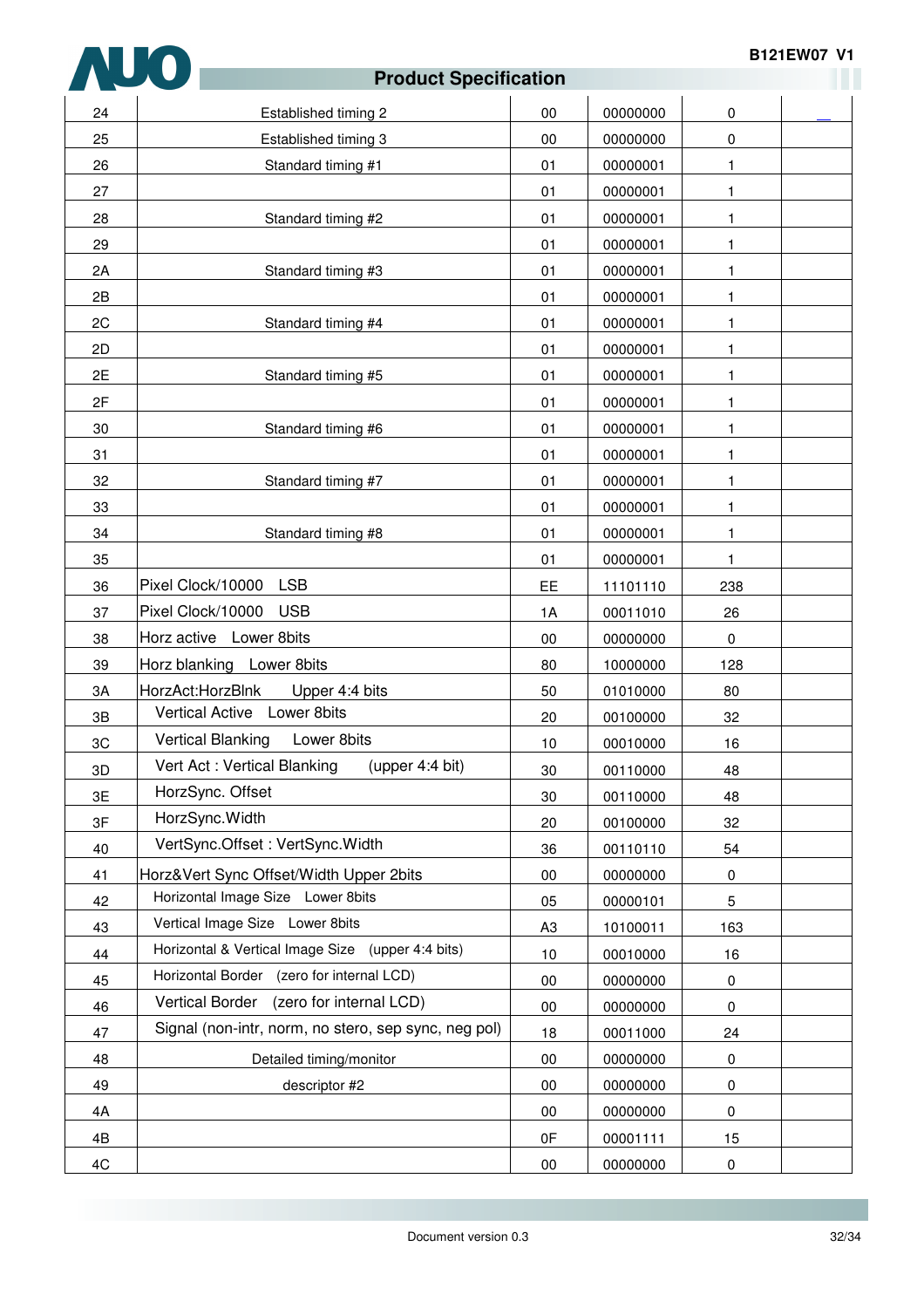

### **Product Specification** 4D 00 00000000 0 4E 00 00000000 0 4F 00 00000000 0 50 00 00000000 0 51 00 00000000 0 52 00 00000000 0 53 00 00000000 0 54 00 00000000 0 55 00 00000000 0 56 00 00000000 0 57 00 00000000 0 58 00 00000000 0 59 20 00100000 32 5A Detailed timing/monitor 00 00000000 0 5B | descriptor #3 | 00 | 00000000 | 0 5C 00 00000000 0 5D FE 11111110 254 5E 00 00000000 0 5F Manufacture 41 01000001 65 A 60 Manufacture 55 01010101 85 U 61 Manufacture 4F 01001111 79 O 62 00001010 10 63 20 00100000 32 64 20 00100000 32 65 20 00100000 32 66 20 00100000 32 67 20 00100000 32 68 20 00100000 32 69 | 20 | 00100000 | 32 6A 20 00100000 32 6B 20 00100000 32 6C | Detailed timing/monitor | 00 00000000 0 6D **descriptor #4** 00 00000000 0 6E 00 00000000 0 6F FE 11111110 254 70 00 00000000 0 71 | Manufacture P/N | 42 | 01000010 | 66 | B 72 | Manufacture P/N | 31 | 00110001 | 49 | 1 73 | Manufacture P/N | 32 | 00110010 | 50 | 2 74 | Manufacture P/N | 31 | 00110001 | 49 | 1 75 Manufacture P/N 45 01000101 69 E